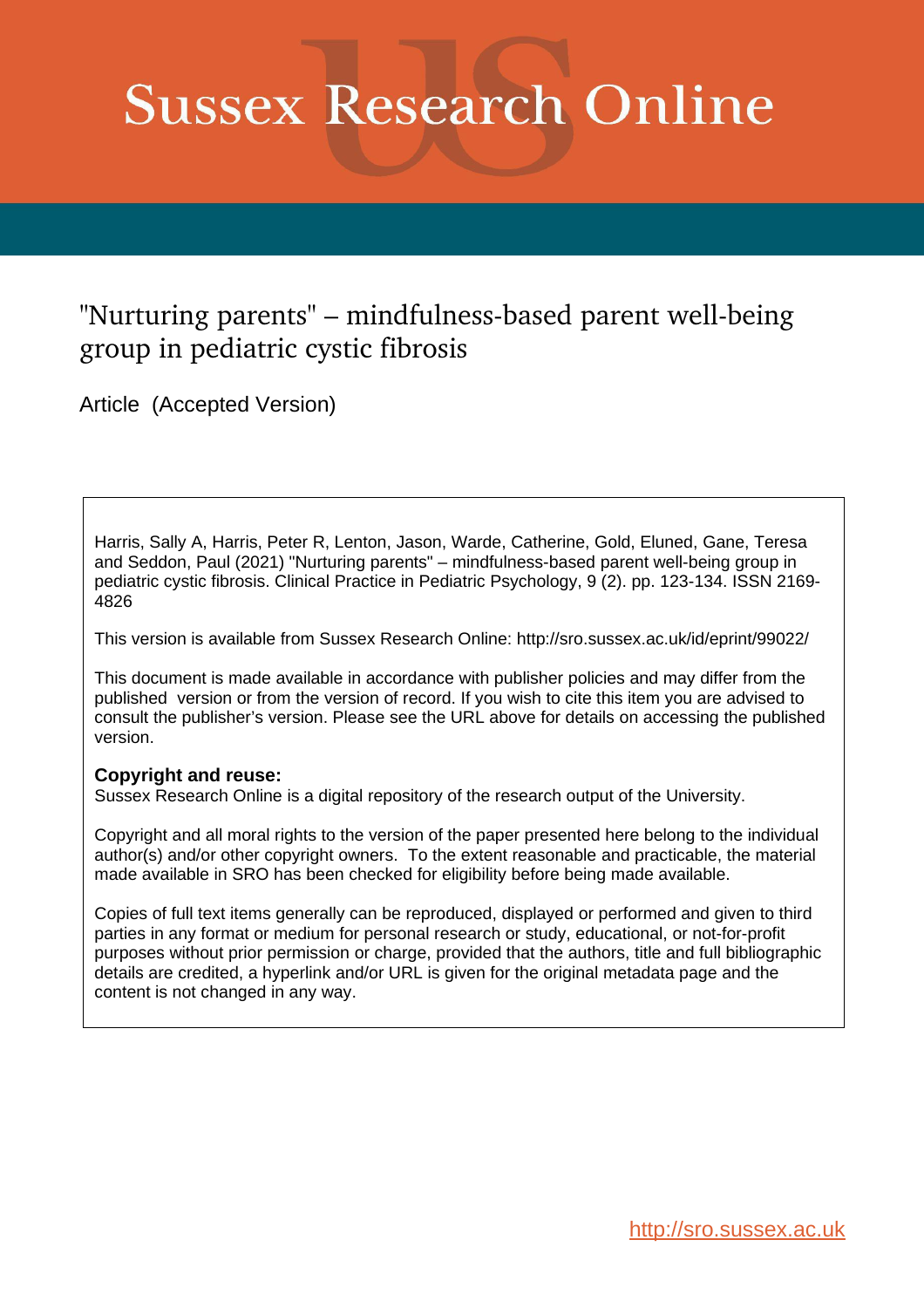# **'Nurturing Parents' – mindfulness-based parent well-being group in pediatric Cystic Fibrosis.**

Harris, Sally A<sup>1\*</sup>, Harris, Peter R<sup>2</sup>, Lenton, Jason<sup>1</sup>, Warde, Catherine<sup>1</sup>, Gold, Eluned<sup>3</sup>, Gane, Teresa<sup>4</sup>, Seddon, Paul<sup>1</sup>

<sup>1</sup> Pediatric Cystic Fibrosis team, Royal Alexandra Children's Hospital, Brighton and Sussex University Hospital NHS Trust <sup>2</sup> School of Psychology, University of Sussex <sup>3</sup> Centre for Mindfulness Research and Practice, Bangor University <sup>4</sup>Mindfulness South Community Interest Company

#### **Author note**

\* Corresponding author is Dr Sally Ann Harris, Pediatric Cystic Fibrosis team, Level 4, Royal Alexandra Children's Hospital, Brighton and Sussex University Hospital NHS Trust, Eastern Road, Brighton BN2 5BE, U.K.

The project was funded (£2040) by Rockinghorse Children's Charity and disseminated as an oral presentation at the 42nd European Cystic Fibrosis Society (ECFS) conference in Liverpool, United Kingdom, 5-8 June 2019.

We wish to acknowledge the parents who participated, Assistant Librarian Cecilia

Schwartzman for a literature search, Undergraduate Psychology students Sarah Kalmus-Hoye

for interviewing parents and Lydia Graham for second coding interview data, and Pediatric

Clinical Psychologists Dr Lana Jackson for reading an early version of the project protocol,

and Dr Alice Emond for offering guidance on mindfulness measures.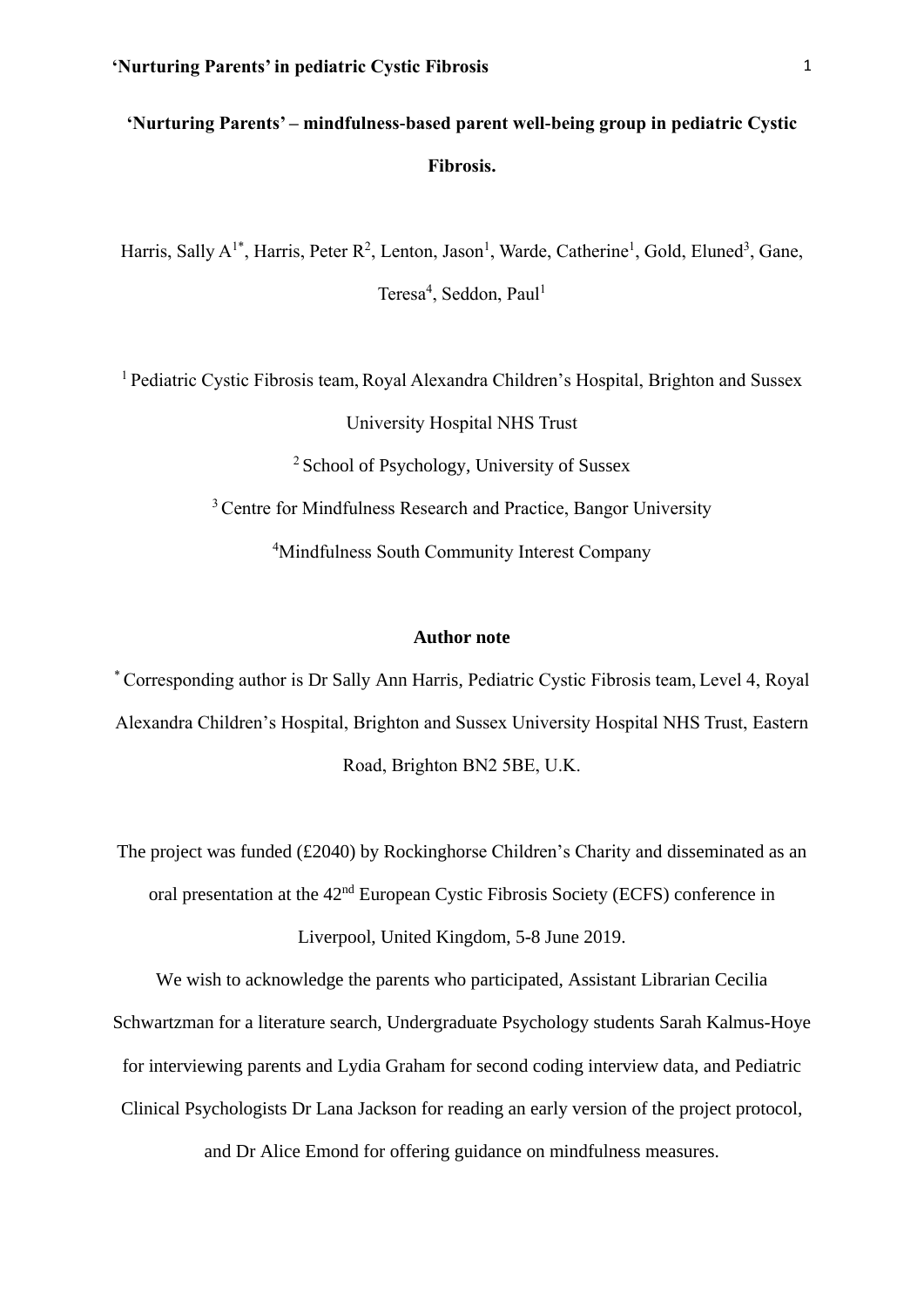#### **Abstract**

Objectives: Parents of a child with Cystic Fibrosis (CF) are at increased risk of anxiety and depression. We examine the feasibility and acceptability of Nurturing Parents (NP) mindfulness-based parent well-being group in CF using a mixed methods design. NP is an 8 week group designed to help parents cultivate 1) resilience to stress, 2) kindness towards themselves, and 3) awareness of self when communicating. Methods**:** Mothers (*N* = 12) rated individual and group goals and completed measures of dispositional mindfulness, interpersonal mindfulness in parenting, anxiety, depression, and parenting stress, pre-NP and post-NP. Qualitative data from semi-structured interviews were analyzed using thematic analysis. Results: Participants who completed the NP group ( $n = 9$ ; 75%) reported improvements post-NP in dispositional and interpersonal mindfulness and in at least one group goal. Clinically significant improvements were found for mothers reporting pre-NP anxiety  $(n = 2)$  or depression  $(n = 2)$  in the clinical range. Qualitative themes included: 1) gaining self-awareness and choice, 2) connection to others not defined by CF, and 3) validating self-care. Conclusions**:** Mothers reported psychological benefits of NP group and preferences that may promote retention. Findings may inform clinical practice. A future pilot trial of efficacy in CF may be feasible.

*Keywords*: mindfulness, parent, group, intervention, cystic fibrosis.

#### **Implications for impact statement**

'Nurturing Parents', a mindfulness-based parent well-being group, is a relatively inexpensive intervention that may offer psychological benefits to mothers of a child with CF. It was acceptable to mothers and feasible to deliver in the pediatric setting. The next stage is an initial 'proof of concept' study with clear strategies to boost uptake and minimize attrition, to test whether to proceed with a randomized design.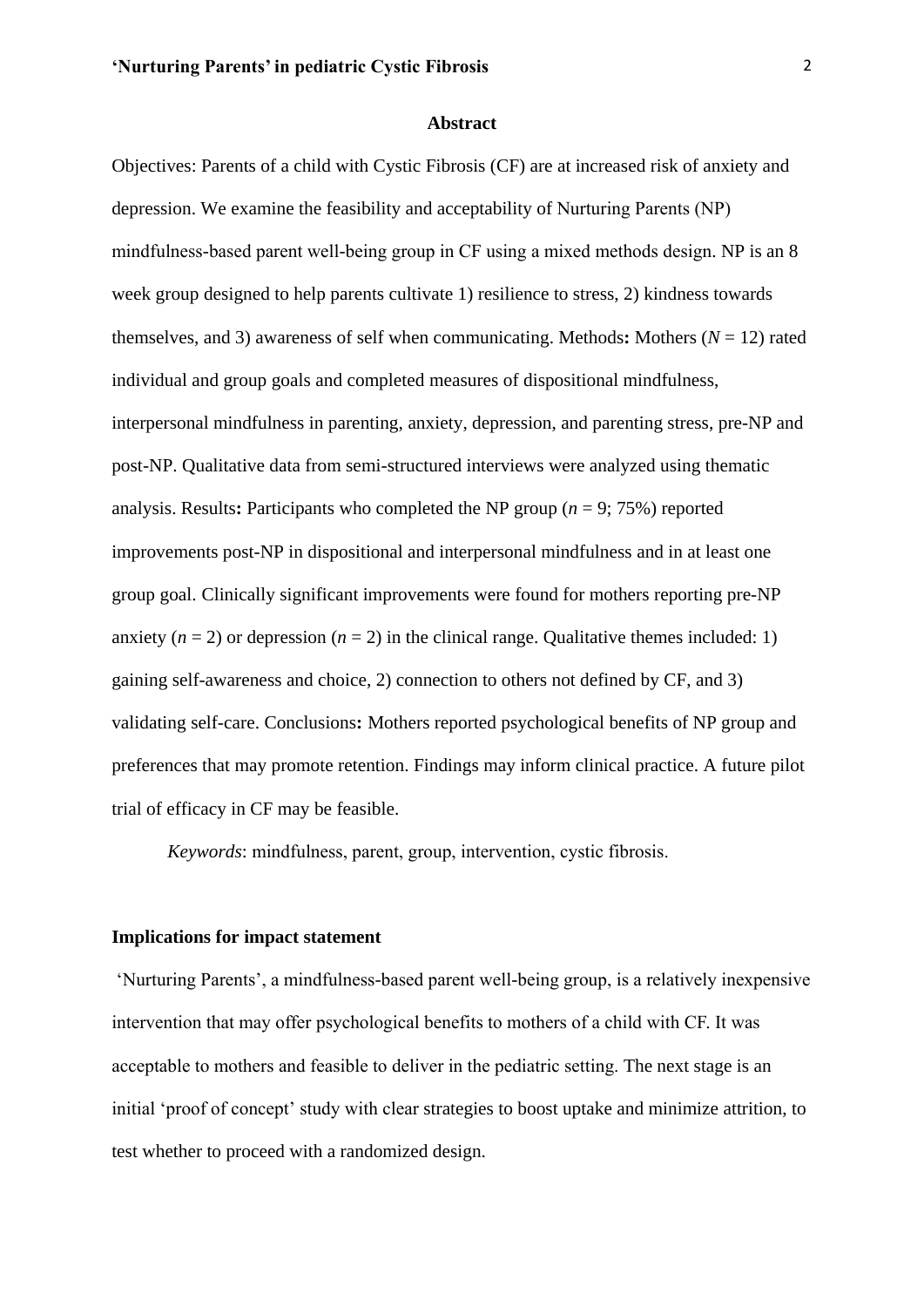# **'Nurturing Parents' – mindfulness-based parent well-being group in paediatric Cystic Fibrosis.**

Cystic Fibrosis (CF) is a common, life-threatening, hereditary condition (CF Trust, 2019), which creates complex parenting challenges due to demanding daily treatment regimens (Modi, et al., 2006). These include daily medications and physiotherapy, a high calorie diet, pancreatic enzymes at mealtimes, and regular exercise. CF is associated with parenting stress and risk of anxiety and depression (Cousino & Hazen, 2013, Quittner et al., 1998), which if left untreated can compromise CF health outcomes such as enzyme adherence (Barker & Quittner, 2016) and Health Related Quality of Life (Driscoll et al., 2009). Annual mental health screening is recommended to promote early detection of parental symptoms (Quittner et al., 2014) and in the UK parents can be referred to Adult IAPT (Increasing Access to Psychological Therapies) services for intervention. Whilst IAPT typically offers individual Cognitive Behaviour Therapy (CBT) or counseling, such approaches are delivered by adult mental health professionals without specialist knowledge of parenting or of pediatric health, so IAPT may not address the specific needs of parents of a child with CF.

Group-based mindfulness has shown similar effectiveness to individual CBT for adults with anxiety, depression, and stress, and may save limited resources in primary care (Sundquist et al., 2017). Kabat-Zinn (1994, p.4) describes mindfulness as the awareness that arises through "paying attention in a particular way; on purpose, in the present moment, and non-judgmentally". Mindfulness skills are particularly relevant to conditions that are both hereditary and life limiting, where distress can involve rumination about difficult past experiences (e.g., the genetic aspect of CF) and fears for the future (e.g., lung transplant).

Mindfulness changes both intrapersonal (i.e., one's relationship with thoughts and feelings) and interpersonal factors (i.e., responding with empathy and perspective taking, [Block-Lerner et al., 2007], anger management, and identifying and communicating emotions [Wachs & Cordova, 2007]). Both factors are relevant to parenting since individuals with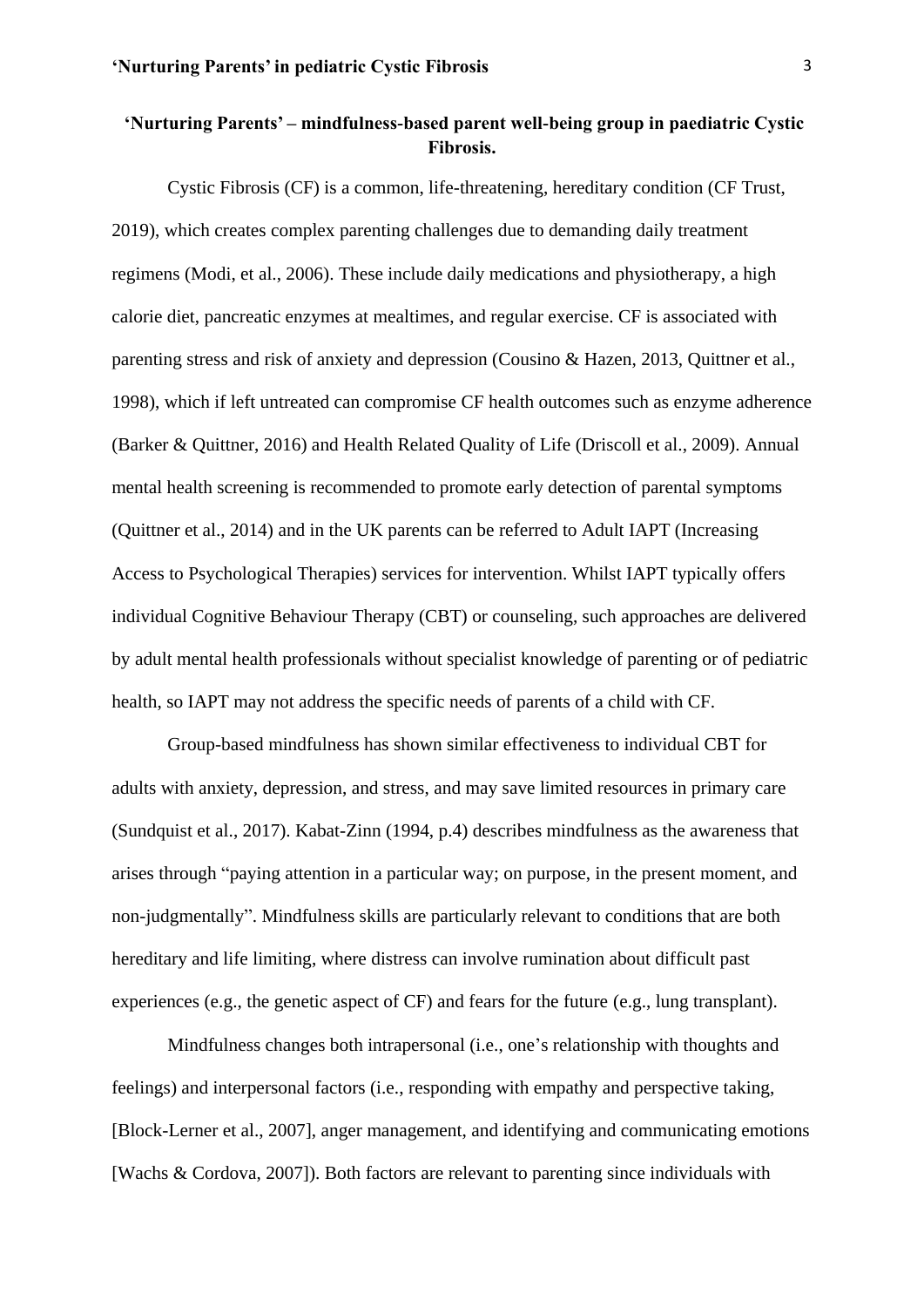mindfulness skills are better at moderating their emotional reactivity (Coatsworth et al., 2010) and are more aware of habitual responses to their children (Bluth & Wahler, 2011). In a recent meta-analysis, Burgdorf et al. (2019) reported the effectiveness of mindfulness intervention for reducing parenting stress, based on studies of children with a mental health or neurodevelopmental difficulty. Mindfulness-based parenting interventions show potential for improving parental resilience in Type 1 Diabetes (van Gampelaere et al., 2019), and parental stress and burnout for a mixed sample of parents of children with chronic disease and/or functional disability (Anclair et al., 2018), but have not yet been evaluated for CF.

Nurturing Parents (NP) is a mindfulness-based, well-being group for parents that was developed at The Centre for Mindfulness Research and Practice (Bangor University, Wales) and teaches parents to use mindfulness skills in parenting practices (Jones et al., 2018). NP group is adapted from standard 8-week Mindfulness Based Stress Reduction (MBSR), which has an established evidence base for stress, anxiety and depression (Khoury et al., 2015). As standard MBSR is demanding, adaptations such as shorter practices and reflecting on parenting values (reported fully in Eames et al., 2015) were made to increase relevance to parenting and feasibility for parents in challenging situations, such as parents of children with autism and related difficulties (Jones et al., 2018) and socio-economically disadvantaged mothers (Eames et al., 2015). Parents reported high satisfaction with course duration, demand on time, group format, support during and between classes, as well as increased mindfulness and self-compassion and reduced general stress (Jones et al., 2018), and reduced parental stress and depression (Eames et al., 2015) from pre- to post-NP group intervention.

In a brief audit, parents in our CF service expressed interest in accessing self-care skills to promote resilience to CF. NP group had been delivered locally, via government funding, to parents of children with additional needs at children's centers and college campuses. Positive feedback indicated the intervention could be acceptable for our service.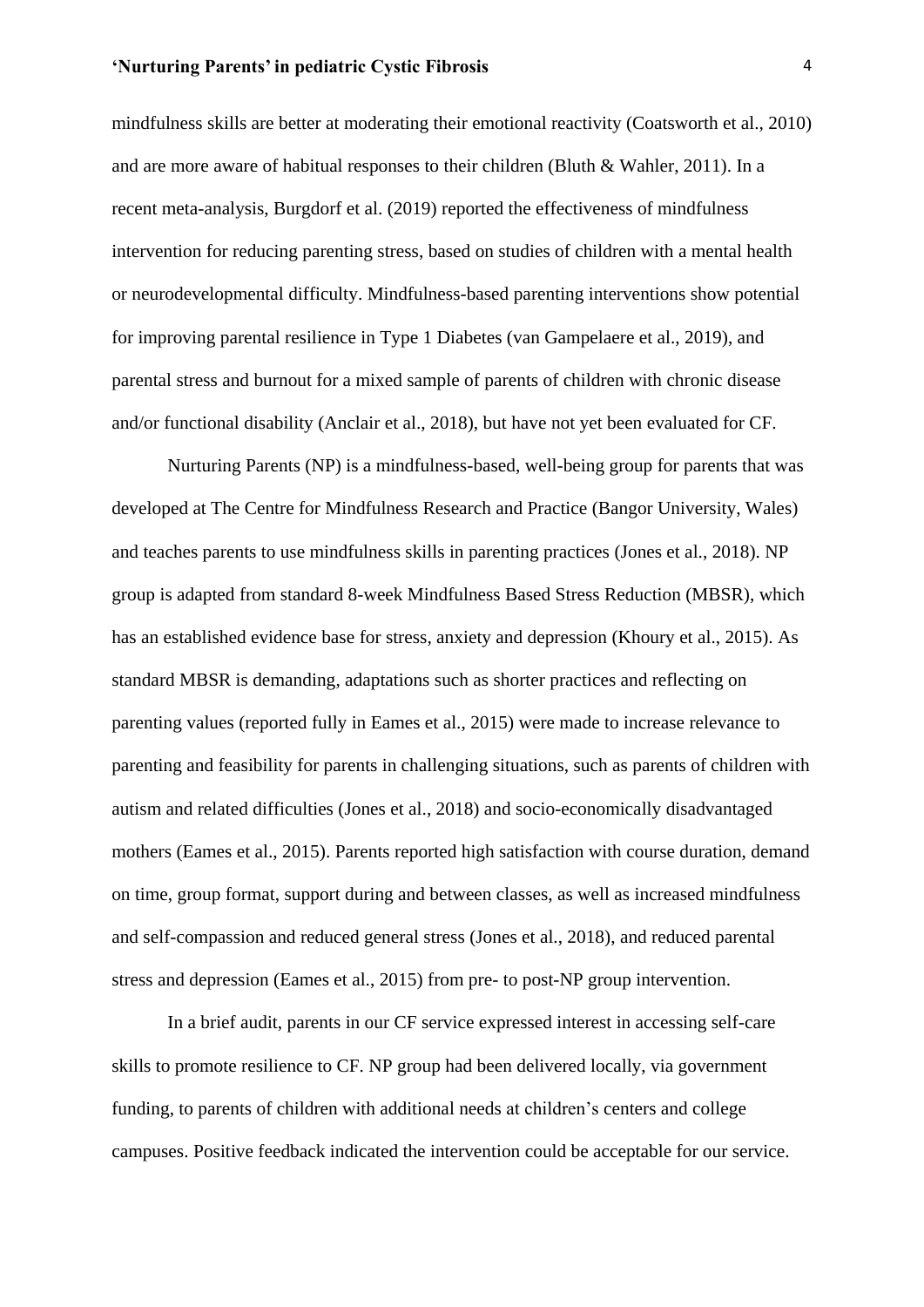Mixed method design can provide a fuller understanding of intervention outcomes and ensure strategies are relevant to the lived experience of a target population (de Visser et al., 2015). We used an embedded experimental design and collected qualitative data post group to understand intervention outcomes (Creswell & Plano Clark, 2007). Two recent studies have used mixed methods to examine the feasibility of mindfulness intervention for caregivers of children with ADHD (Zhang et al., 2017) and young people recovering from depression (Racey et al., 2018), but this is a novel methodology for mindfulness intervention in pediatric CF. Using the ORBIT framework for behavioral treatment development (Czajkowski, et al., 2015), the goal was to determine whether NP group would be suitable for a new population and setting, in a phase Ib study with a small sample of highly selected participants. The principal aim was to assess the feasibility and acceptability of NP group in CF and establish readiness for 'proof of concept' Phase II preliminary testing (Czajkowski, et al., 2015), by evaluating: 1) recruitment and adherence potential, 2) acceptability of the intervention, and 3) the potential value of NP group for improving anxiety, depression and parenting stress. We hypothesized that NP group would be feasible in our service and acceptable to parents and lead to reliable and clinically significant improvements on outcome measures. A secondary aim was to understand parents' subjective experiences of change in relation to the three goals of NP group and explore the fit of NP group to our population in an embedded qualitative study.

#### **Method**

## **Participants**

Parents of children aged 0-18 years receiving CF care through a pediatric specialist CF center in the UK were eligible for inclusion. Exclusion criteria were: not speaking English, any significant diagnosed neurological or psychiatric disorder, or current mental health intervention (as reported at annual review).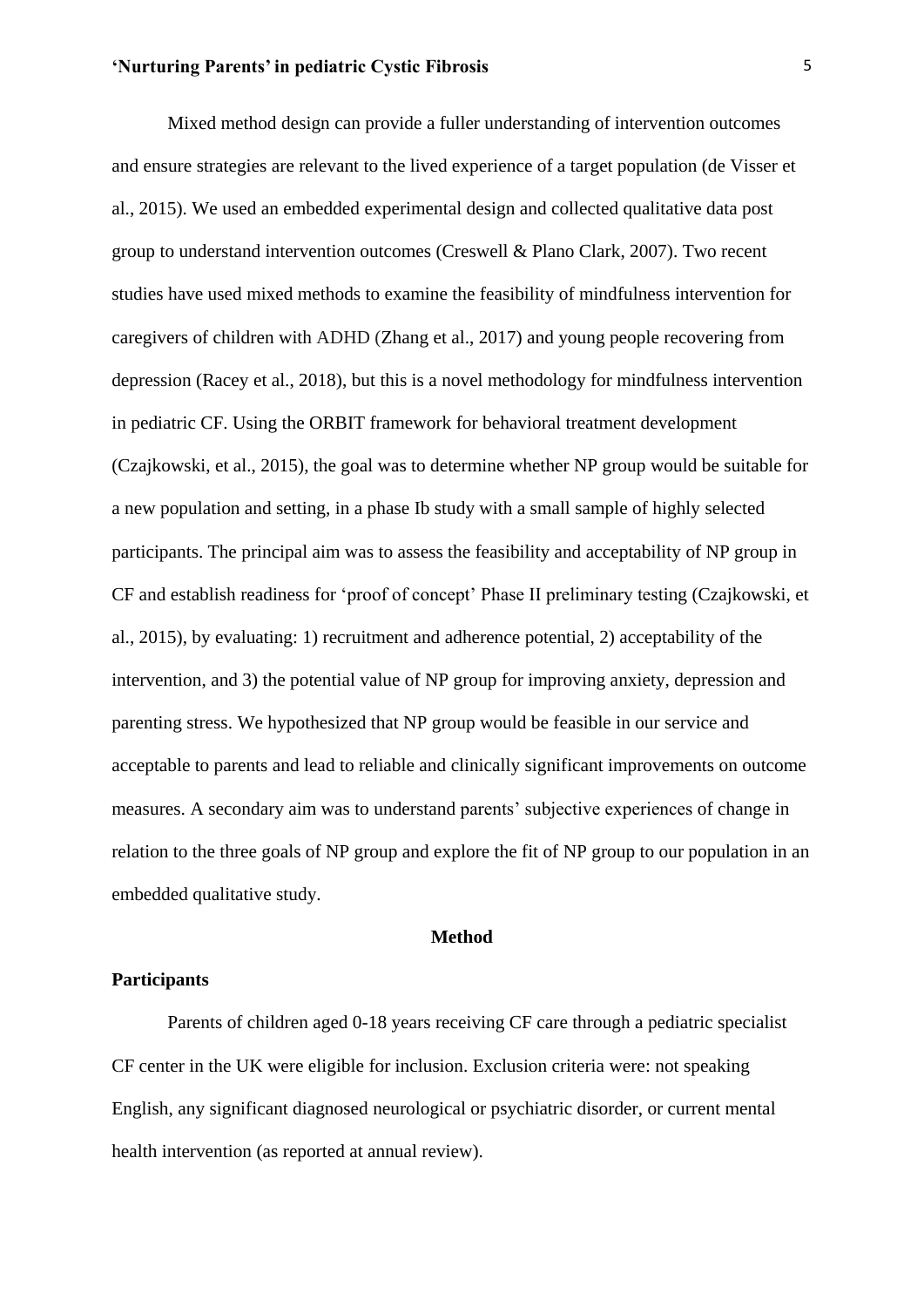#### **Procedure**

Local NHS Research & Development approval was obtained for a service development project. Rockinghorse Children's Charity provided funding for an accredited mindfulness trainer (TG) with experience of delivering NP groups. Parents were given written information in clinic and by post and invited to an orientation session that included time for private and group questions. Parents were screened by SH (CF psychologist) for suitability (i.e. no recent major life event) during a telephone call and provided written consent. Measures were completed at baseline, post group and at four-month follow up.

#### **Feasibility and acceptability criteria**

Our operational criteria were that parents of  $\geq$ 50% of children with CF should express interest in taking part with recruitment and retention rates  $\geq$ 75% (feasibility), plus an improvement in at least one NP group goal post-group and evidence of parents' satisfaction with NP group within the qualitative data (acceptability).

## **Standardized outcome measures**

PHQ-9 (Lowe et al., 2004) and GAD-7 (Spitzer et al., 2006) are screening measures for depression and anxiety respectively. PHQ 9 scores of 5, 10, 15, and 20 represent cutpoints for mild, moderate, moderately severe and severe depression and GAD-7 scores of 5, 10, and 15 represent cut-points for mild, moderate, and severe anxiety. Each has good psychometric properties (PHQ-9, internal consistency, Cronbach's  $\alpha = 0.86$ -0.89, test-retest reliability,  $r = .84$ ; GAD-7, internal consistency, Cronbach's  $\alpha = 0.92$ , test-retest reliability, *r*  $= 0.83$ ; Kroenke et al., 2010) and is recommended in CF annual parental mental health screening (Quittner et al., 2014)*.* Parental Stress Scale (PSS, Berry & Jones, 1995) is a brief 18-item measure of the levels of parental stress for parents of children under 18 years. PSS has good psychometric properties (internal consistency, Cronbach's  $\alpha = 0.83$ ). Items are rated on a 5 point likert scale ranging from 1 (*strongly disagree*) to 5 (*strongly agree*) and some are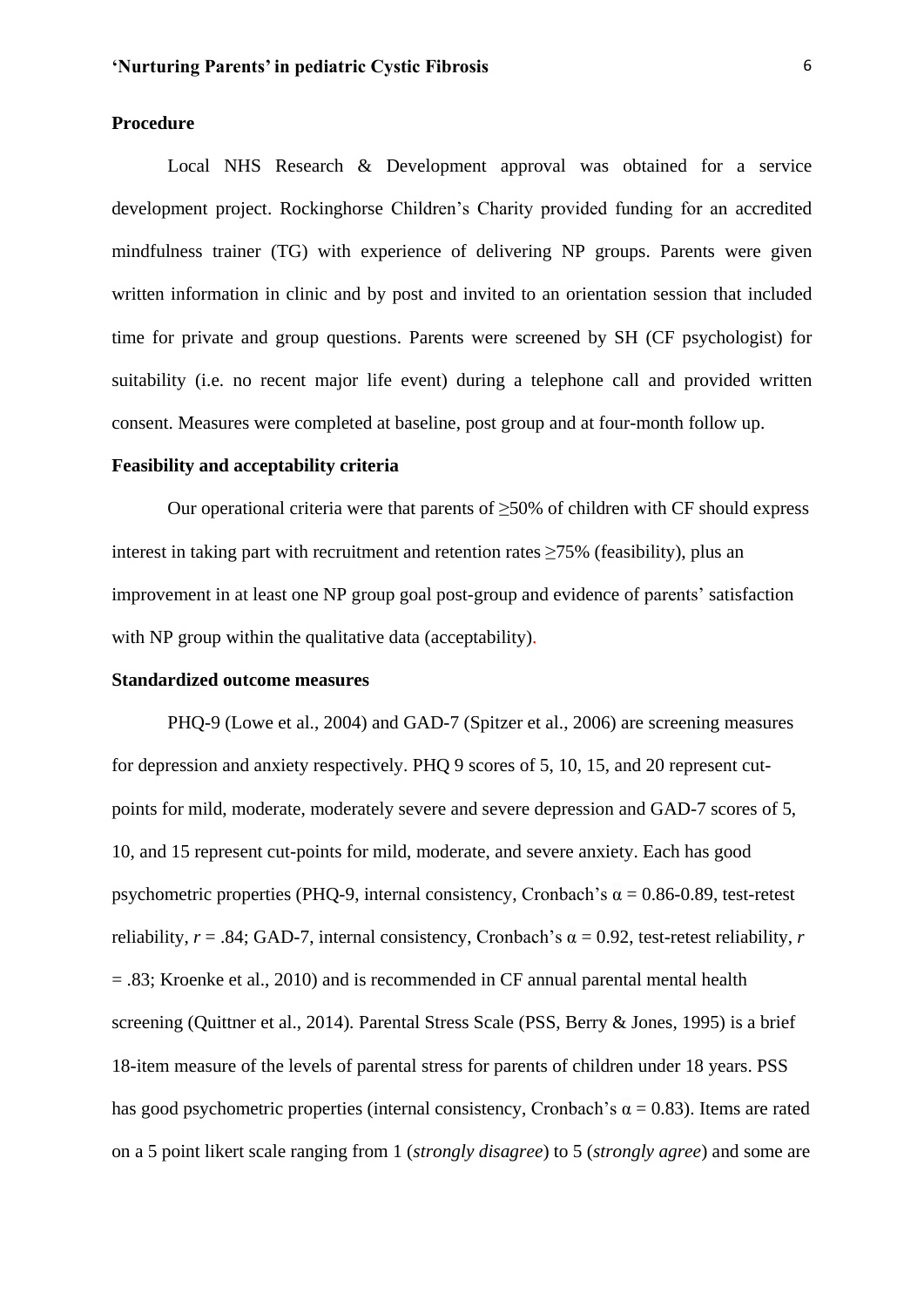reverse scored. Possible scores range from 18-90, with higher scores indicating more stress. There is no clinical threshold, but normative data are available for non-clinical (*M* = 37.1, *SD*  $= 8.1$ ) and clinical samples (children with developmental disability,  $M = 40.1$ ,  $SD = 9.3$ ). As CF is a life limiting condition we added *near* to item 8: "Having child(ren) gives me a more certain and optimistic view for the near future".

#### **Process variables**

Five Facets Mindfulness Questionnaire (FFMQ, Baer et al., 2006) has 39-items that measure dispositional mindfulness (the general tendency to be mindful in day-to-day life) on five underlying constructs: observing, describing, acting with awareness, non-reactivity, and accepting without judgment. FFMQ includes item such as; "I find myself doing things without paying attention". Items are rated on a 5-point likert scale from 1 (*never* or *very rarely true*) to 5 (*very often* or *always true*) and some are reverse scored. Facet scores range from 8-40, except for non-reactivity, which ranges from 7-35. Higher scores indicate more mindfulness. FFMQ has good psychometric properties (internal consistency Cronbach's  $\alpha$  = 0.72-0.92). The Interpersonal Mindfulness in Parenting Scale (IM-P, Duncan, 2007) is a 10 item measure of mindful parenting including items such as "I often react too quickly to what my child says or does"*.* Items are rated on a 5-point likert scale from 1 (*never true*) to 5 (*always true*) and some are reverse scored. Scores range from 10-50 with higher scores indicating more mindful parenting. IM-P has adequate psychometric properties (internal consistency Cronbach's  $\alpha = 0.62$ ; Coatsworth et al., 2010).

#### **Individual learning plan (ILP)**

Developed for NP group in CF, ILP was completed pre/post group. Parents rated the three NP group goals and described and rated their own personal goals on a 4 point scale (from 1, *I can't do this,* to 4, *I can do this well*). Parents rated their confidence in learning mindfulness skills on a 4 point scale (from 1, *not at all confident*, to 4, *very confident*).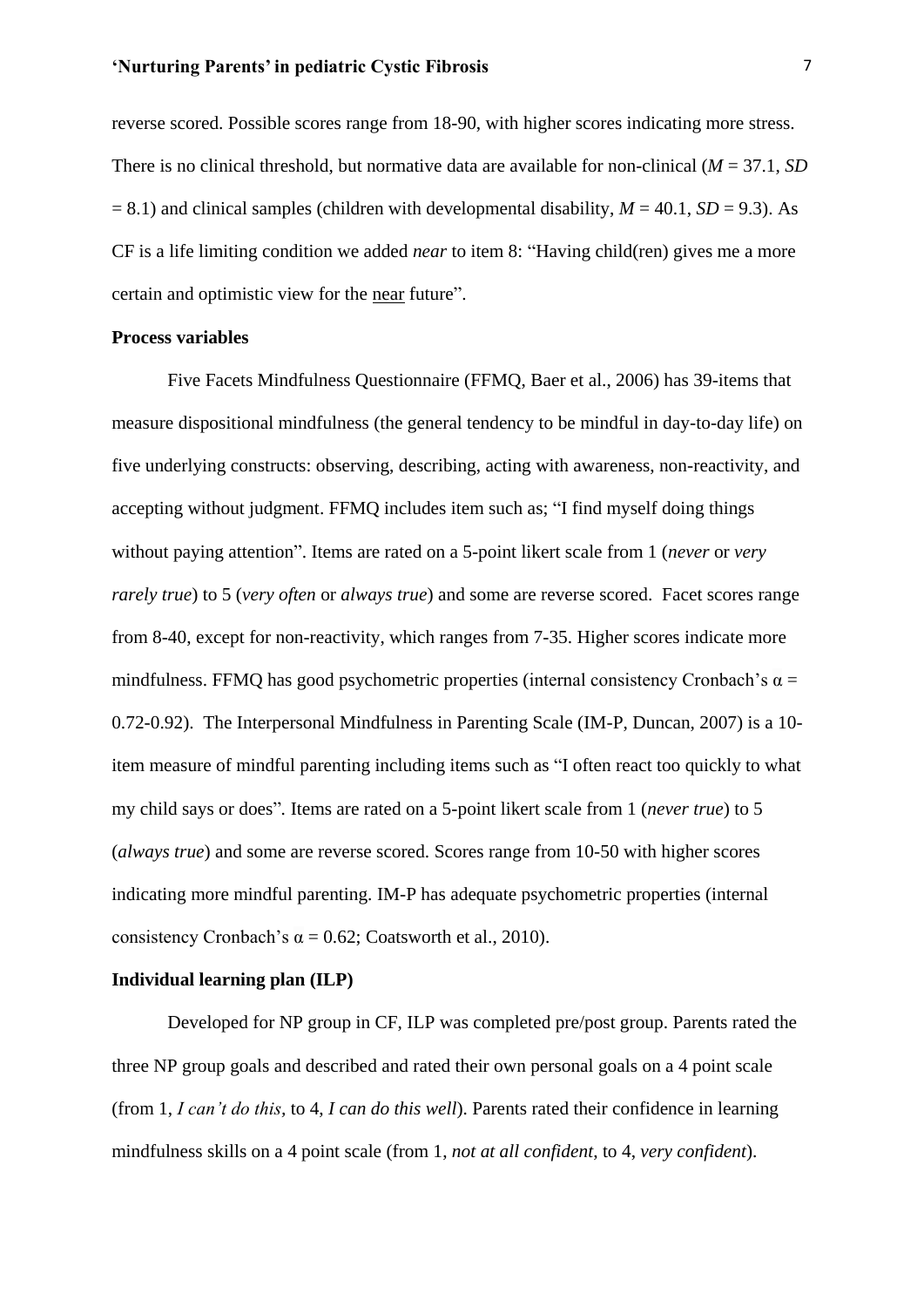#### **Intervention**

NP group was held at a children's hospital in the South of England between October 2018 and May 2019 and delivered as eight weekly, two hour, sessions with a 15 minute break, by TG, co–facilitated by SH. Before delivery, TG attended three full day CF clinics to familiarize herself with CF and its challenges. TG shadowed the multi-disciplinary team and spoke with families. The CF team were offered a two-hour mindfulness session to experience a range of NP mindfulness practices and the format of NP group, and then gave feedback on the suitability of the NP group manual for CF. No adaptations were suggested.

NP has three group goals: to help parents cultivate 1) resilience to stress through mindfulness practice, 2) kindness towards themselves through mindfulness practice, and 3) awareness of themselves when communicating. NP mindfulness practices are shorter than those taught for MBSR (5-20 minutes rather than 30-45 minutes) so that mindfulness is achievable in everyday life (see supplemental materials). NP promotes parents learning selfcare in order to care for their families and emphasizes parenting values and mindful communication and listening. Mothers were given home practice tasks and access to mindfulness audiofiles (via a website) and were invited to practice each week at home. Mothers could contact TG between sessions for support if needed by telephone or email. For some, NP group was the first time meeting other parents of a child with CF and for all but one the first experience of mindfulness practice. TG and SH assessed mothers' welfare each week by email, telephone or in person. A follow up session was offered at 4 months.

## **Quantitative analysis**

Descriptive statistics are used to report feasibility data and the means and SD for outcome measures (Table 1). Reliable Change Index (RCI) (Jacobson & Truax, 1991) was used to determine reliable change ( $RCI \ge 1.96$ ) on each outcome measure for each parent. RCI can be used to determine whether the change in an individual's score is reliable or due to the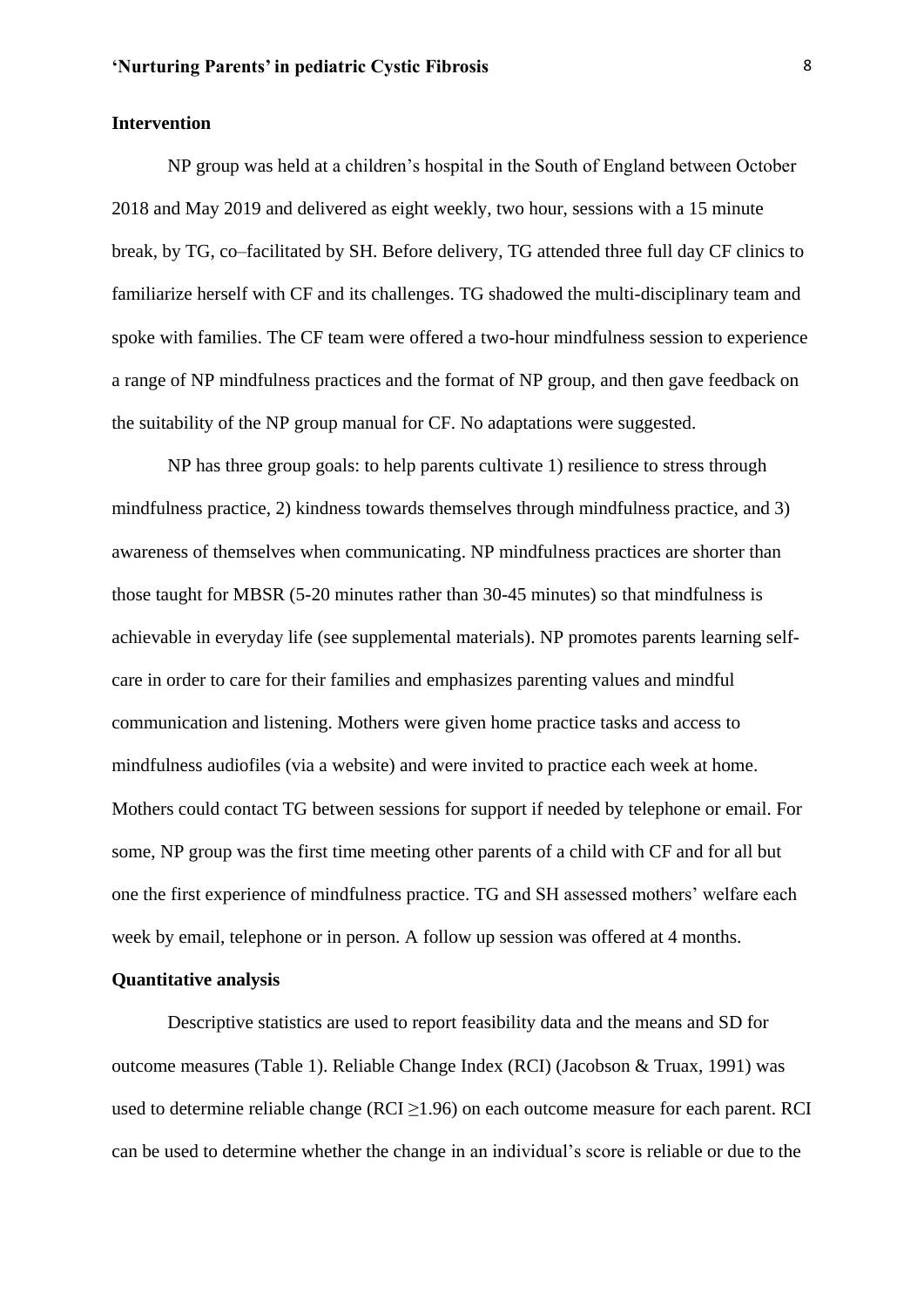degree of error of the measuring tool, and whether change in scores at the end of treatment (in comparison to baseline) is clinically significant (Morley & Dowzer, 2014). Using Jacobson's method (1991), we calculated RCI by dividing the difference between the pretreatment and post-treatment scores by the standard error of the difference between the scores (RCI =  $(x_1$  $x_2$  / SE DIFF). Where (SE DIFF) =  $\sqrt{2(SE_M)^2}$ , and (SEM) = SD  $\sqrt{(1-r_{xx})}$  (where r<sub>xx</sub> is test-retest reliability). When a reliable change score is  $\geq$ 1.96 it is unlikely that the post-test score does not reflect reliable change. Clinically significant change was determined by an RCI score  $\geq$ 1.96 plus moving across a clinical cut-point for GAD-7 and PHQ-9. For PSS there is no clinical cut-point but norms are available for clinical and non-clinical populations hence to determine clinically significant change we used criterion c), in which the level of functioning should place the client closer to the mean of the functional group than the mean of the dysfunctional group (Jacobson & Truax, 1991).

#### **Embedded qualitative study**

Whilst Reliable Change Index (RCI) (Jacobson & Truax, 1991) can be used to quantify the extent of change on a particular outcome following intervention, and determine if change is clinically significant, RCI cannot provide detailed insight into whether change is experienced as important or meaningful (Staunton et al., 2019). Qualitative methods provide rich information about the subjective experience of change and are appropriate for evaluating clinical approaches with new pediatric populations (Fiese & Bickman, 1998). Qualitative data were collected via semi-structured (telephone or face-to-face) exit interviews about parents' experience of NP group within four weeks of the final session. Telephone and face-to-face interviews have been used to investigate implementation of parenting interventions (Shapiro et al., 2011). The interview schedule was designed to elicit parents' experience of 'how' and 'why' change may have occurred in relation to the three group goals and how this may have been meaningful for families in the context of CF, and to establish the fit of NP group in CF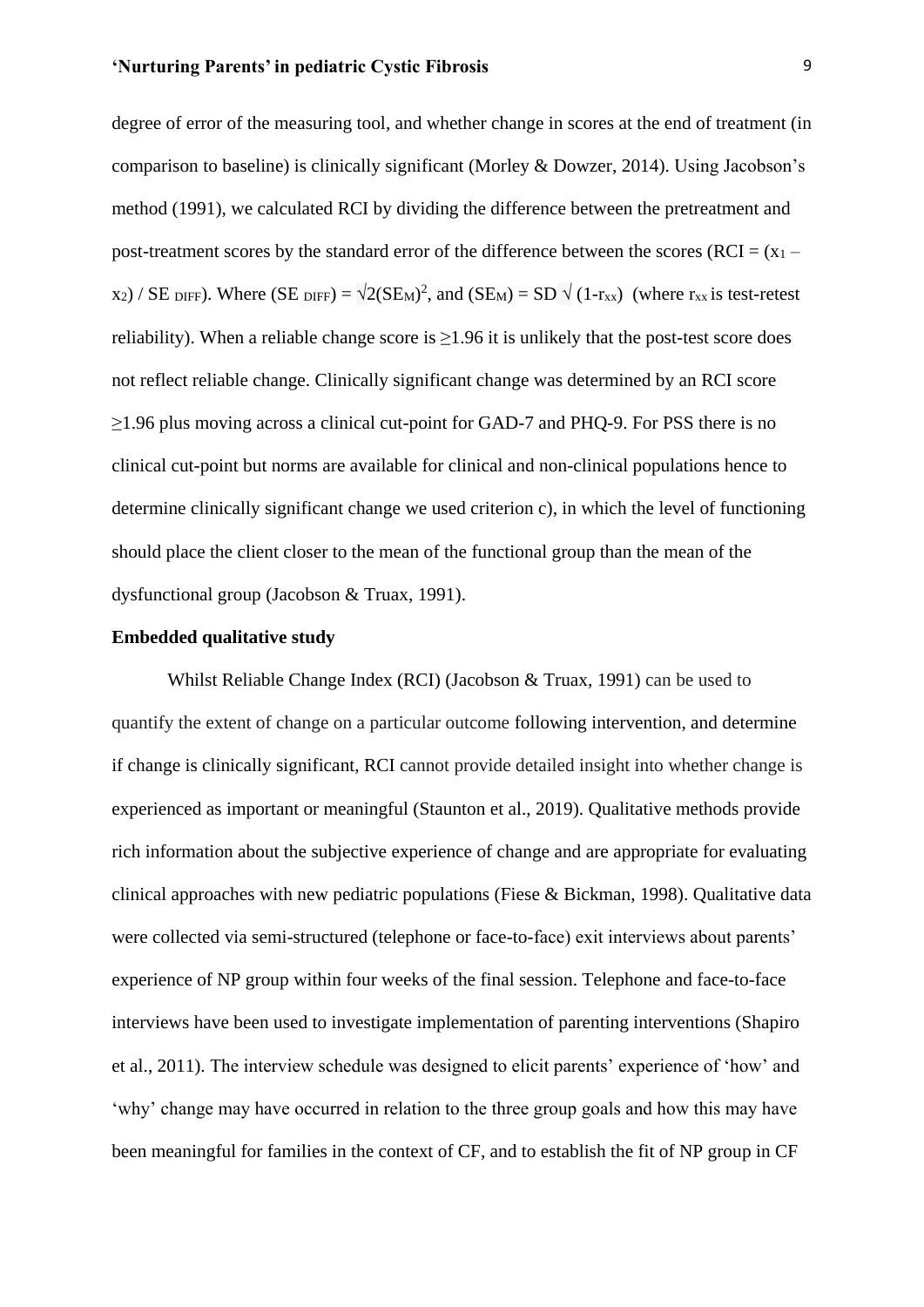in terms of acceptability and feasibility. All nine who completed the NP group agreed to an interview. Written and verbal consent was obtained and parents were told they could stop at any stage and decline questions they did not wish to answer. Mothers were given opportunities to ask questions and reminded that information provided would be confidential. Interviews were conducted by SH and a psychology student (SK-H) and recorded digitally.

We approached this evaluation with specific aims from the contextualist perspective of 'critical realism' (Willig, 1999). In our attempt to understand the reality of mothers' subjective experience we acknowledged that they would make meaning of, and report, their experiences within broader social contexts. Practical steps were taken to facilitate honest and open accounts and interpret mothers' descriptions within the wider contexts of 1) the project setting and baseline questionnaire data, and 2) family culture and approach to coping with CF. In doing this we attempted to look at what was said but also move beyond this by interpreting text within a historical, cultural, and social context (Harper, 2011). Specifically, mothers knew that NP group had been arranged by SH (known to families for 4 years) and funded by the hospital charity, which would be interested in mothers' feedback. Mothers were reminded before interview that they were invited to provide fully honest feedback and that neither the CF team members nor hospital charity had special affiliation with NP intervention. We emphasized the need for service user input into shaping pediatric CF services across the UK and trialing new ideas. We invited feedback on both positive and negative aspects of the experience of NP group to fully understand the suitability of this intervention for this particular population. Interviews were transcribed verbatim by SH (*n*=5) and a psychology student (LG) (*n*=4). Transcripts were read and re-read to familiarize with the data set. Qualitative data were analyzed by SH and LG using an inductive Thematic Analysis (TA; Braun & Clarke, 2006). TA is a method of identifying, analyzing, and reporting themes in qualitative data that is not aligned with a particular theoretical framework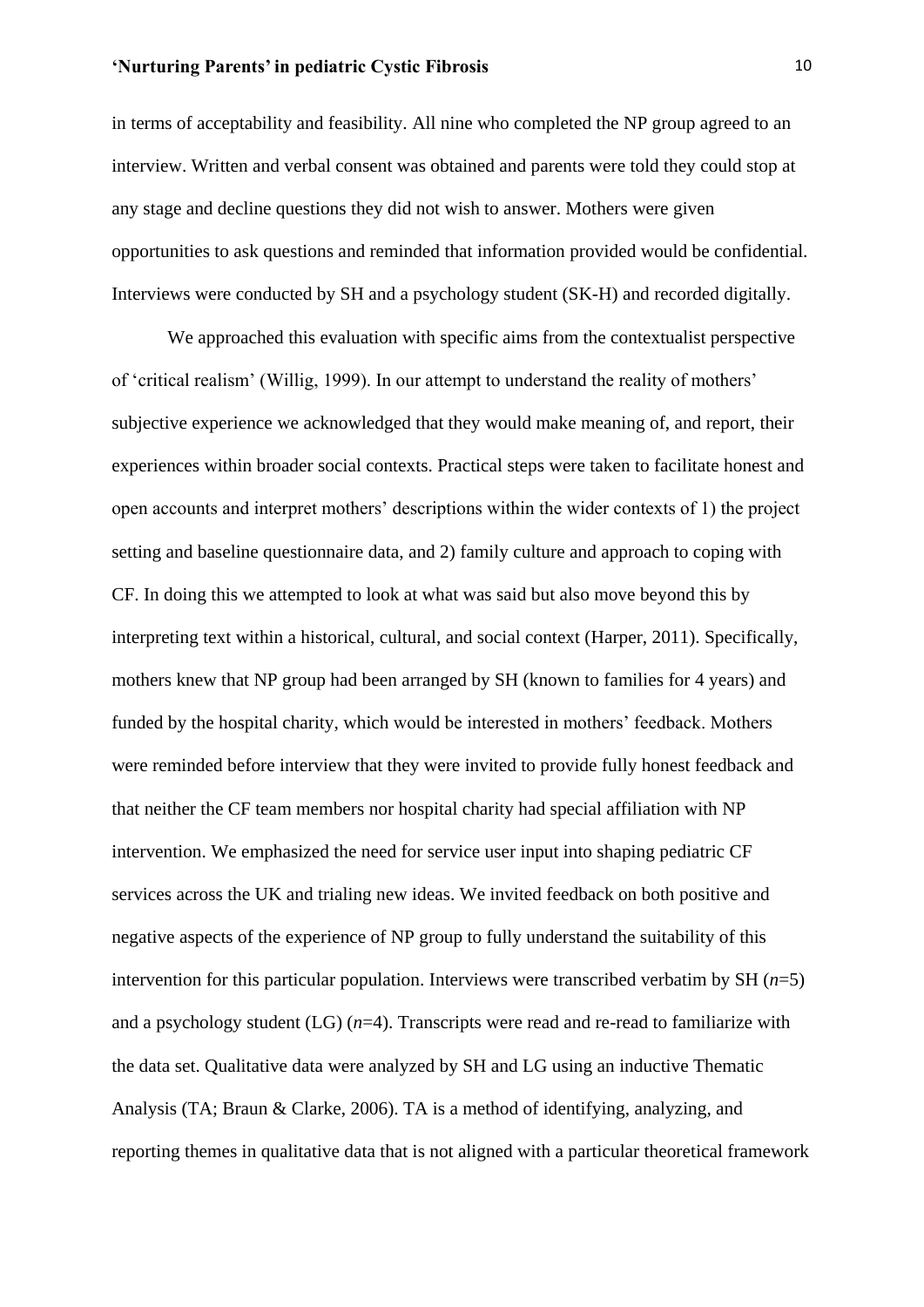and fits well with a critical realism approach. In the first stage SH analyzed five transcripts until no new codes were attainable and an initial coding scheme had been established. LG used this coding scheme to code the same five transcripts to reduce analysis bias. Discrepancies in coding and definitions of codes were resolved through discussion and codes were organized into themes based on initial interpretations. A refined coding scheme was then applied by LG to the remaining four transcripts and new codes and themes were incorporated. The final coding scheme, based on all interviews, was then re-applied to all interviews by SH to ensure inductive thematic saturation (Saunders et al., 2018). This enabled evaluation of themes within each transcript and across the dataset.

#### **Results**

#### **Recruitment and adherence potential**

Two families (5.8%) who did not speak English were excluded, thus parents of 32 children were eligible. Parents of 17 children (53.1%) were interested in taking part. Parents of 15 children either gave no reason for not taking part ( $n = 5$ , 15.6%), were not interested in mindfulness ( $n = 4$ , 12.5%), or were interested in mindfulness but unable to consider group participation due to working full time  $(n = 4, 12.5\%)$  or living too far away to attend weekly sessions  $(n=2, 6.2\%)$ . Of the 17 interested parents, 12 (70.58%) consented to participate (all were mothers); reasons for non-participation were lack of childcare  $(n = 3)$ , being the only father and his wife already taking part  $(n = 1)$ , and a late change to work hours  $(n = 1)$ .

The final sample  $(n=12)$  was aged between 35 and 56  $(M = 43.5$  years) and white. Most were employed ( $n = 11$ , part time  $n = 7$ ) and had one ( $n = 11$ ) or two ( $n = 1$ ) children with CF. One had previously completed MBSR. Children were aged between 5 and 12 years.

Of these 12 mothers, three stopped, for reasons that included "*too busy before Christmas*" and finding mindfulness "*unhelpful as I have chronic pain*". These mothers attended up to three sessions but had not attended the orientation. One had high anxiety and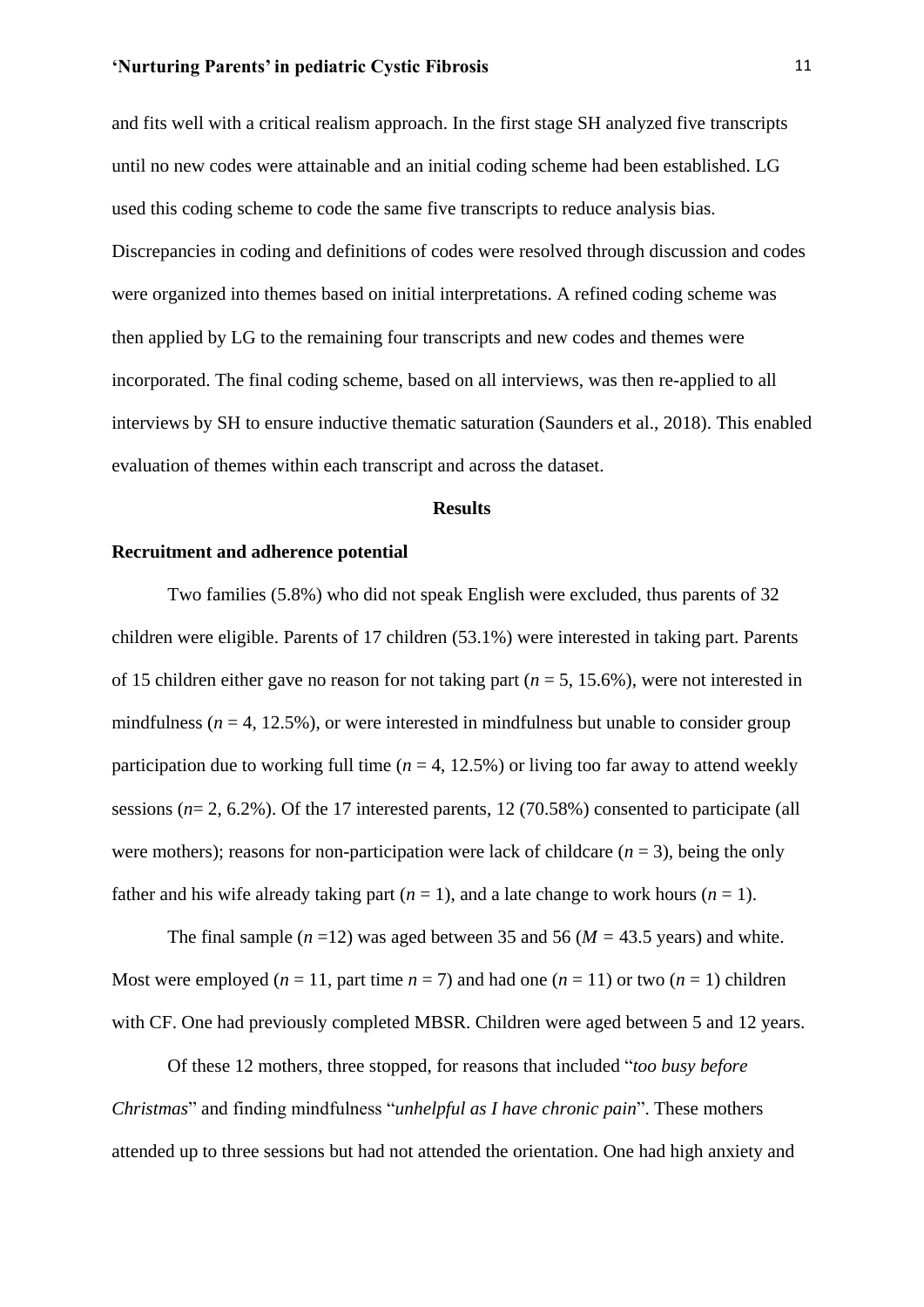depression scores at baseline. Of the nine mothers who remained in the group (a retention rate of 75%) all attended the orientation session and eight attended at least six group sessions. Three children received inpatient care and one underwent a significant medical intervention during the course. One mother could attend only four sessions, for personal reasons, but continued home practice. Three (33.33%) came to the follow up session; six could not attend due to sickness or work commitments.

Potential barriers to engagement described by four mothers following orientation included worry that others might *"overshare negative stories"* which would undermine the purpose of seeking self-care skills to improve their own well-being. In response, group guidelines were co-developed in session one to improve retention and establish the role of the group, and these four mothers all completed the group. Guidelines emphasized learning mindfulness in a safe and supportive group space to develop self-care skills rather than sharing personal experiences of CF. Mothers were invited to socialize in the break or chat with the facilitators about course content. Some children had a gastrostomy or intravenous port, or had needed more frequent hospitalization than others. In order to prepare mothers for others' experiences we normalized the idea that CF care varies for each child and is planned according to individual need. Mothers were encouraged to cultivate a supportive space by remaining mindful of communication others may find difficult (e.g. procedural distress). Guidelines were re-visited each week to remind mothers and minimize deviation.

#### **Acceptability of NP group and taking part in a mindfulness research**

Descriptively, all nine mothers reported improvements in at least one group goal (resilience  $n = 7$ , kindness  $n = 7$ , communication  $n = 8$ ) on their ILP, and greater dispositional mindfulness and interpersonal mindfulness in parenting (higher FFMQ and IM-P scores) immediately post group. Eight reported improvements in individual goals on their ILP and felt more confident learning mindfulness and applying techniques to everyday situations. One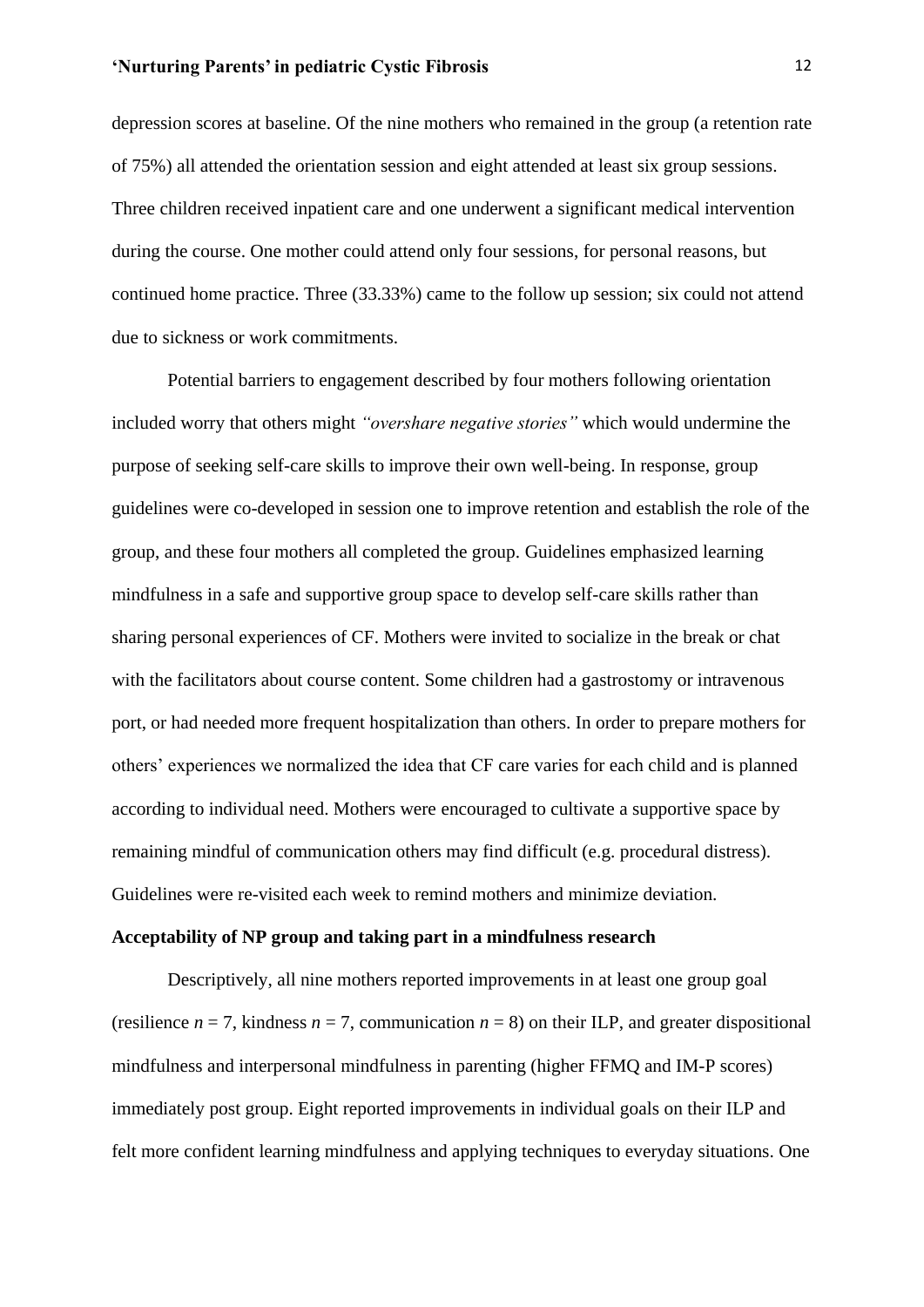stopped mindfulness home practice but focused on group practice and kindness at home. In the final session group reflection, all mothers orally reported regularly using mindfulness ( $n =$ 8) or kindness to self  $(n = 1)$  at home, perceived improvements in self-care, and intention to continue with mindfulness practice post group. All nine mothers who completed NP group completed questionnaires. Measures were acceptable but some found FFMQ long and repetitive. Of the three who stopped NP group, two did not fully complete measures.

#### Outcome measures: Anxiety, depression, and parenting stress  $(n = 9)$

Means and SD are reported in Table 1. Four mothers reported no clinical symptoms of anxiety, depression, or parenting stress at baseline but reported other benefits of NP group qualitatively. Five (55.5%) mothers reported anxiety in the clinical range at baseline (mild  $n=3$ , moderate  $n=2$ ). Clinically significant improvement was found for two (22.2%) mothers who both moved from the moderate to mild category post group. Two mothers in the mild range moved below the clinical threshold, but change was not reliable (RCI  $\leq$ 1.96), whereas the other mother experienced greater anxiety and depression post group due to her child requiring significant medical interventions, while reporting other benefits of NP group. She was offered additional support. Two (22.2%) mothers with anxiety also had baseline scores in the clinical range for mild and moderate depression. Both showed clinically significant improvements and moved below clinical cut-points post group. One of these mothers reported high parenting stress (PSS score=50) at baseline and showed a clinically significant improvement post group (PSS score=34), which is comparable with non-clinical normative data.

#### **Four-month follow-up**

The three mothers who attended follow up had maintained higher FFMQ and IM-P scores. All had reported baseline anxiety and two had maintained improvements at four months. One had also maintained improvements for depression and parenting stress.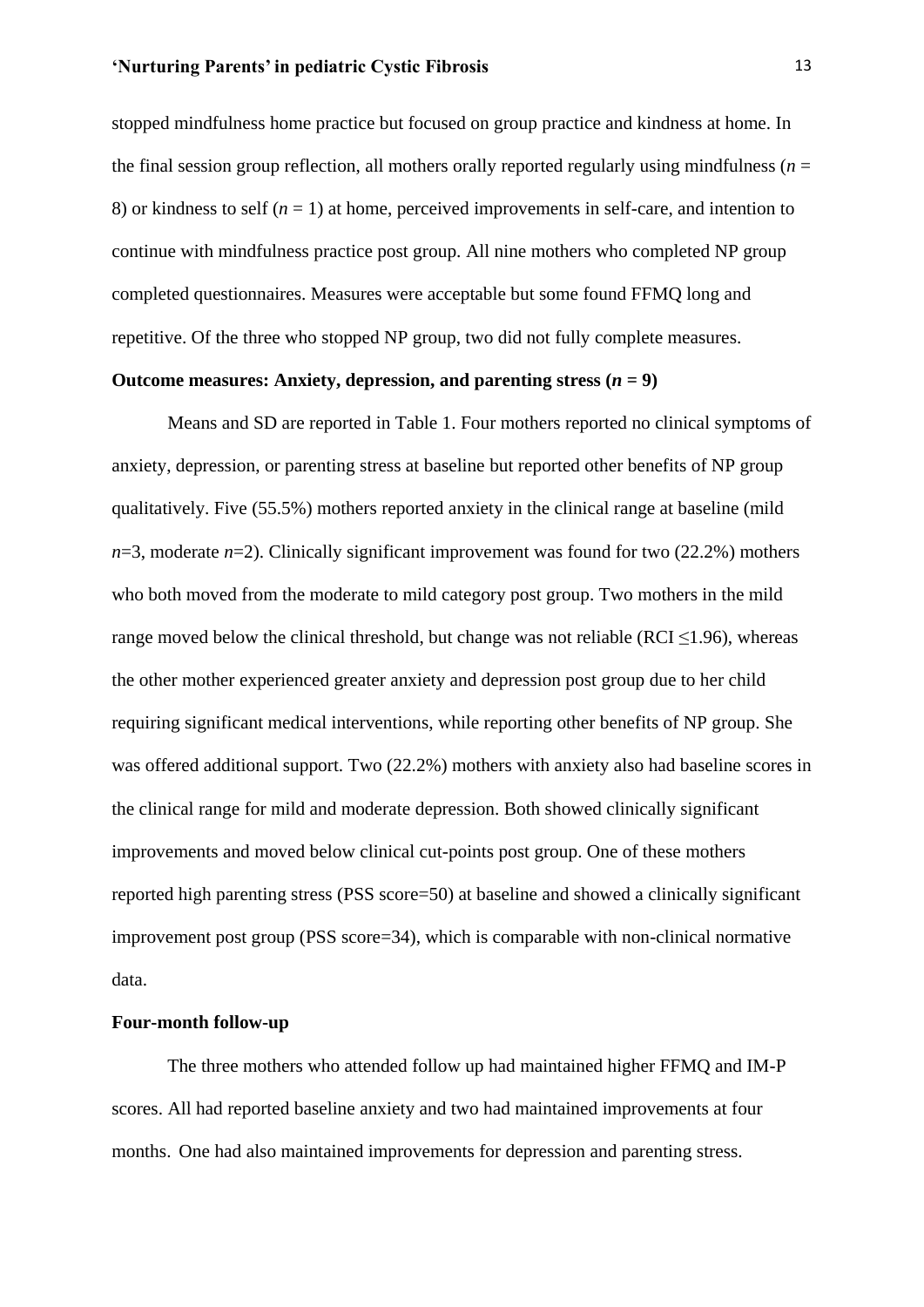#### **Qualitative results**

#### *Resilience to stress through mindfulness practice*

**Gaining self-awareness and choice.** Mindfulness increased self-awareness and sense of choice: "*how you can practice mindfulness and the explanations for how our brains are the way they are and that we can do something about it"*. It changed how mothers approached stressful situations: *"I had a recent hospital stay…and to pause and think before reacting"* and helped them stay present and accept what they cannot control: "*made me more reflective that all I can do is control the now and… deal with and appreciate that... and getting too worked up about the little things with CF might not help*".

**A connection to other parents not defined by CF.** There was a sense of unspoken understanding and empathy because all mothers had a child with CF. Most described feeling connected as central to their experience of learning mindfulness skills in a group: *"I loved doing it and in a group…with these other parents who totally understood everything about CF"*. However*,* mothers also described the value of protected group time to connect with their self rather than CF: *"The most interesting thing was we very rarely touched on CF we were just mothers and people rather than a parent with a CF child"*.

**Using strategies to manage group challenges.** Mothers developed strategies to cope with hearing about others' experiences and maintain a sense of safety and well-being in the group. These included resisting comparisons and staying present: "*you've got to make sure you don't feel too, oh like, my child might experience that in the future*" and staying focused on your own experience "*So not reading too much into other people's experiences*".

#### *Kindness to self through mindfulness practice*

**Validating self-care.** NP group offered a space that encouraged mothers to prioritize their own needs: "*by teaching me to take more time for self-care and to be kinder to myself*". Cultivating kindness, a key tenet of NP group, validated being kind: *"It was a really good*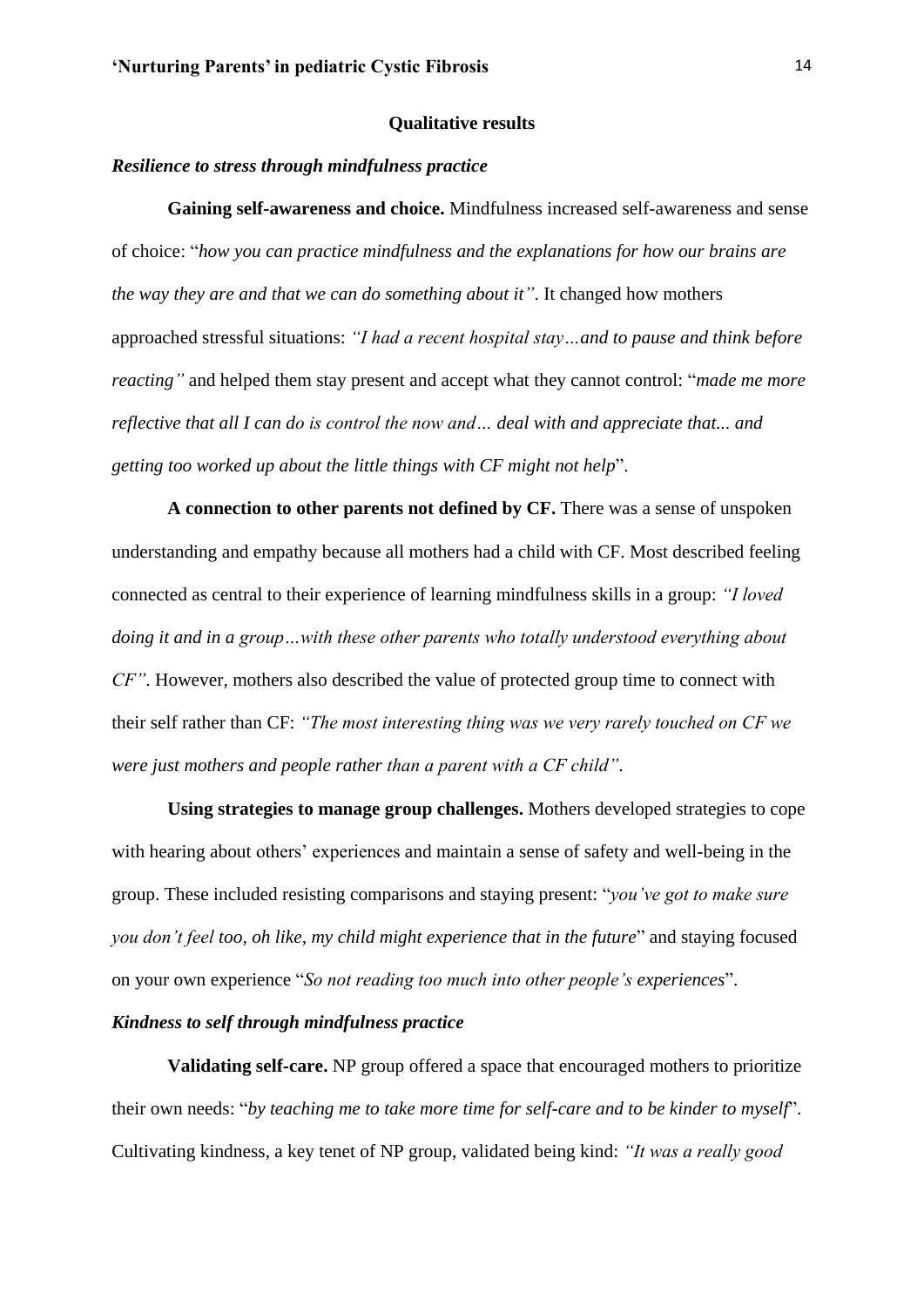*reminder about being kind to myself … if I feel kinder to myself, I can be kinder to other people"* and time being, not doing: *"take five minutes for yourself and a having bit of space"*.

**Using kindness to help practice mindfulness.** One mother chose to stop home practice at session 4. She continued mindfulness practice in the group, which led to positive outcomes, but home practice increased awareness of coping by being busy and led to negative feelings. Learning self-kindness helped her resolve this: "*it's been making me feel a bit bad about myself… but actually I've come to the conclusion that that's me…that's okay"*.

#### *Awareness of self when communicating*

Mindfulness skills led to less reactivity in CF-related interactions and communication:

*"Things I can't control... being calmer, it's easy to get wound up, but taking a step back"*, less stress: *"it does help in terms of like thinking before reacting. We've had a tricky time and makes me feel less stressed if she's unwell"*, more kindness and open communication: *"being kinder and checking in with the burden of it for her and slowing down to empathise more"*.

## *Fit of NP group in CF: Acceptability and feasibility*

**Acceptability.** Mindfulness was described as "*refreshing*", with "*no judgment"*, and "*acceptable and very real, not mumbo jumbo"*. Mothers welcomed the shift in focus from CF to self-care. It created a safer group space: *"Not much was directly related to CF. This was quite nice as talking about it too much may have made the space quite negative",* with a strong sense of non-judgmental support: *"I found it really helpful, apart from the fact we are going through the same experiences, there was no judgment in the group"*. Group guidelines helped alleviate anxiety about the group format, establish important boundaries and enable positive outcomes: *"I was really nervous of what might be shared and how is that going to be managed? We established the rules early on and that's what made things work really, well*". Group guidelines were also acceptable to mothers who had not expressed concerns: "*it was*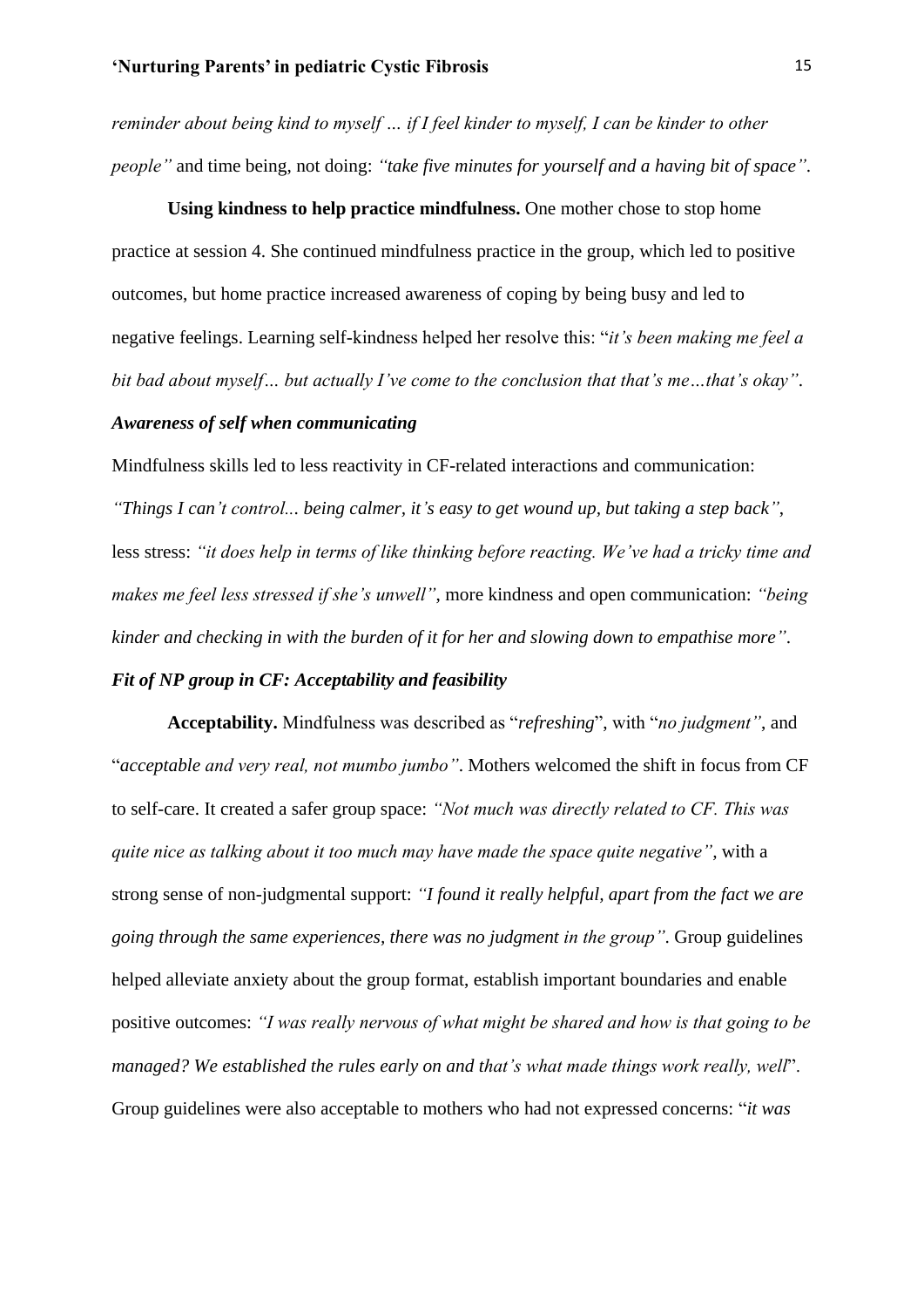*quite interesting how it was set up in terms of we're not here to talk about CF, but the odd bit came out. I thought actually it's probably just safer for us to not get into too much detail"*.

**Feasibility.** Home practice was manageable for some, but others struggled, which evoked emotional reactions. One felt under pressure: "*Feeling like you should do it and then you don't, wasting time getting caught up in that"*. This seemed more apparent for mothers reporting higher parenting stress pre intervention. Brief practices were preferred by all mothers and helped promote mindfulness of everyday events: *"easy to become mindful at small points during the day"* and "*more mindful of everyday things"*. Longer practices were difficult to assimilate into treatment regimens and many requested an app for ease of use.

**Suggestions for future groups.** Mothers were curious about applying mindfulness to CF specific events such as procedures and clinic visits: *"something that would be relevant, to being mindful about procedures because my child does get worried"*. A separate space or support group to share CF experiences was suggested both by mothers who would have welcomed this and those who preferred to only learn self-care: "*If you have two things alongside it could be a more holistic group of people for the mindfulness*.

#### **Discussion**

We aimed to establish the feasibility and acceptability of NP group intervention in pediatric CF and determine readiness for 'proof of concept' Phase II preliminary testing (Czajkowski, et al., 2015). We hypothesized that NP group would be feasible and acceptable to parents and would lead to reliable and clinically significant improvement on outcome measures. Findings indicate that NP group intervention is acceptable to mothers and may be feasible in future research if steps are taken to overcome barriers to recruitment and adherence. Whereas 53.1% of parents were initially interested in the intervention, only 70.58% of these parents were subsequently recruited due to practical barriers and this did not meet our feasibility criteria for ≥75% recruitment. A further 18.7% who were interested in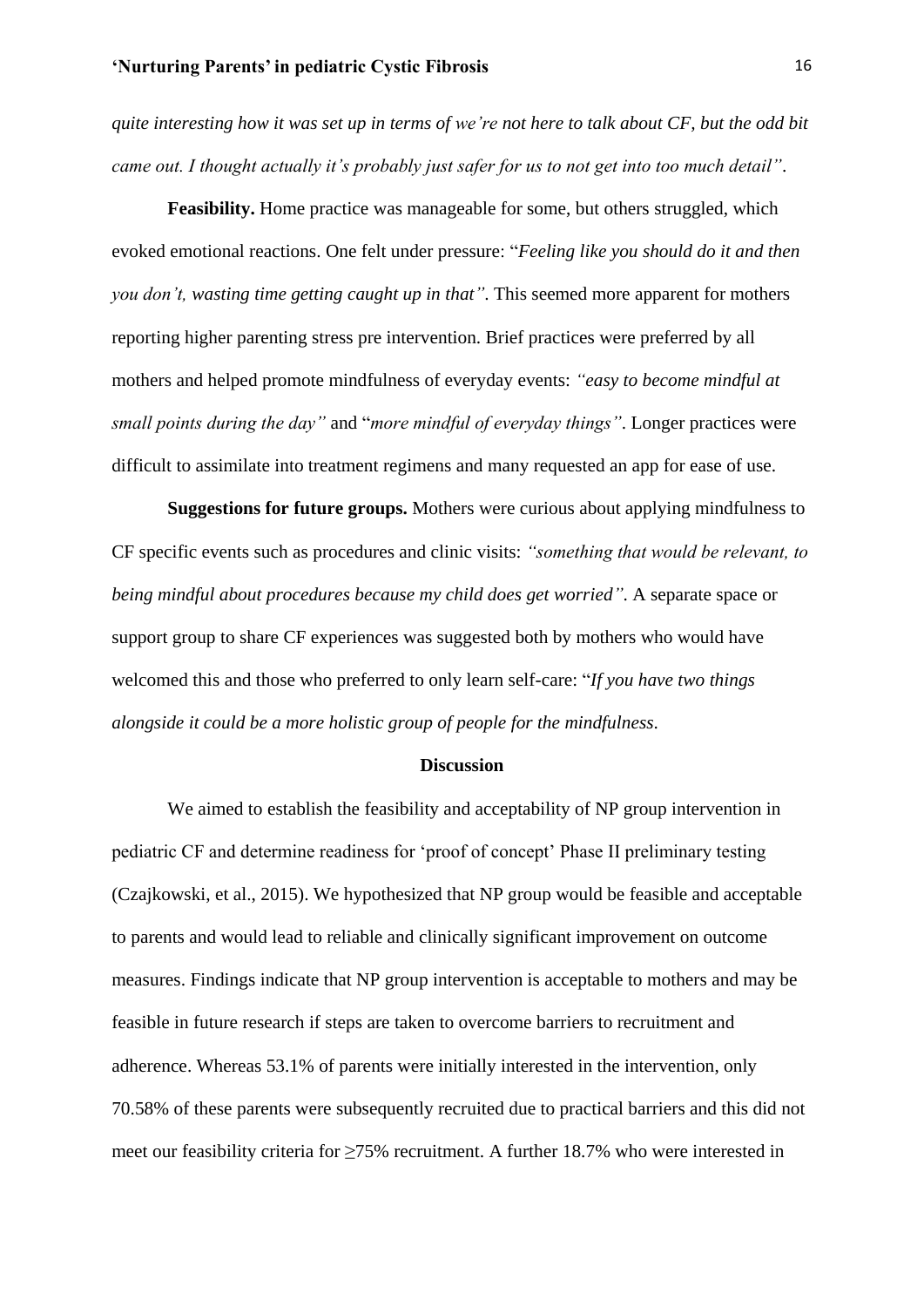mindfulness could not attend weekly face-to-face NP group sessions for practical reasons. This highlights the need for future work to explore strategies to increase accessibility and maximize recruitment potential. However, among those recruited there was 75% retention, and all who completed reported being satisfied with the intervention in the qualitative data, and showed pre-post changes on mindfulness measures and group and/or individual goals, which suggests that NP was acceptable to mothers.

NP group showed potential to improve mothers' mental health in CF. Where anxiety was within the clinical range at baseline  $(n = 5)$ , four mothers moved below a clinical cutpoint on GAD-7 and for two of these the change was clinically significant. Both mothers who were also within the clinical range for depression at baseline moved across a clinical threshold post group. Interestingly mothers within both clinical and normal ranges for GAD-7 and PHQ-9 at baseline experienced pre-post changes in mindfulness and provided qualitative reports of associated psychological benefits, such as improved communication with their child and less reactivity. This suggests that NP group could be suitable for both prevention and intervention. Anxiety and depression are important outcomes in parental adjustment to pediatric CF and our data support previous work that NP group may have potential as an effective intervention for parental depression (Eames et al., 2015). Parenting stress is a key outcome in mindfulness parenting intervention research (Burgdorf, Szabó & Abbot, 2019) and mothers in our sample reported similar levels to a clinical sample (Berry & Jones, 1995). However, only one mother showed a clinically significant improvement in her PSS score post NP group. Others reported, qualitatively, an increased resilience to stress by learning to accept what they could not control in CF, rather than less stress. The PSS is a generic measure of the levels of parenting stress and may not have been sensitive to change in our sample. In CF, parenting stress is likely due to the burden of CF treatments, which would not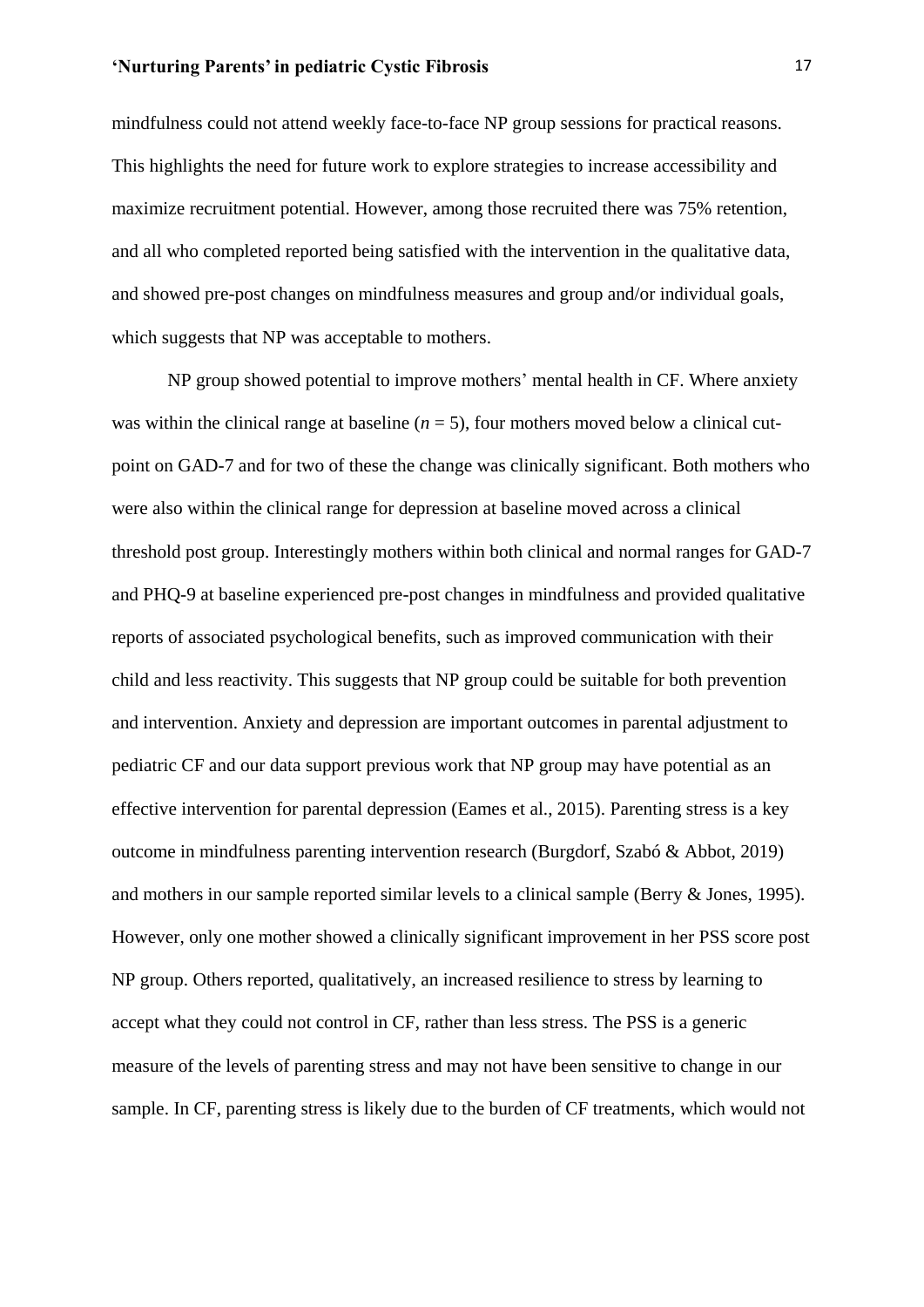change due to mindfulness intervention, compared with other populations in which parenting stress may be due to child behavioral/emotional difficulty and amenable to intervention.

A secondary aim was to understand parents' experiences of the process of change in relation to the three goals of NP group and explore the fit of NP group intervention to the needs of our population in an embedded qualitative study. Mixed methods offered valuable insight into mother preferences for specific aspects of NP group and how meaningful change occurred. Qualitative findings suggest that the group-based format is of particular value for future groups because families do not typically meet 'face to face', due to infection risks. Mothers experienced the process of change through learning mindfulness skills (selfawareness and kindness to self) while feeling highly connected to others with shared experience of CF in a safe way. NP group embodies key tenets of mindfulness (nonjudgmental, present moment awareness) with a focus on mindfulness in communication and interactions, and kindness towards the self and others. As such the intervention itself may have taught the skills necessary to resolve the challenges of group participation when a child has a life-limiting hereditary condition, and to access the benefits of group support. The clear group guidelines and focus on self-care likely contributed to the positive outcomes mothers reported and should be emphasized in future groups. Furthermore, the shorter practices should be retained as mothers could assimilate brief practices into CF care.

Estimated effect sizes ranged from small to medium, so the data support the move into phase II testing to assess whether NP group in CF produces clinically significant improvement in anxiety and depression (Czajkowski, et al., 2015). However, steps to promote recruitment and retention are needed. Further work should include sequential testing, starting with an initial 'proof of concept' study with clear strategies to boost uptake and minimize attrition, before deciding whether to proceed with a randomized design.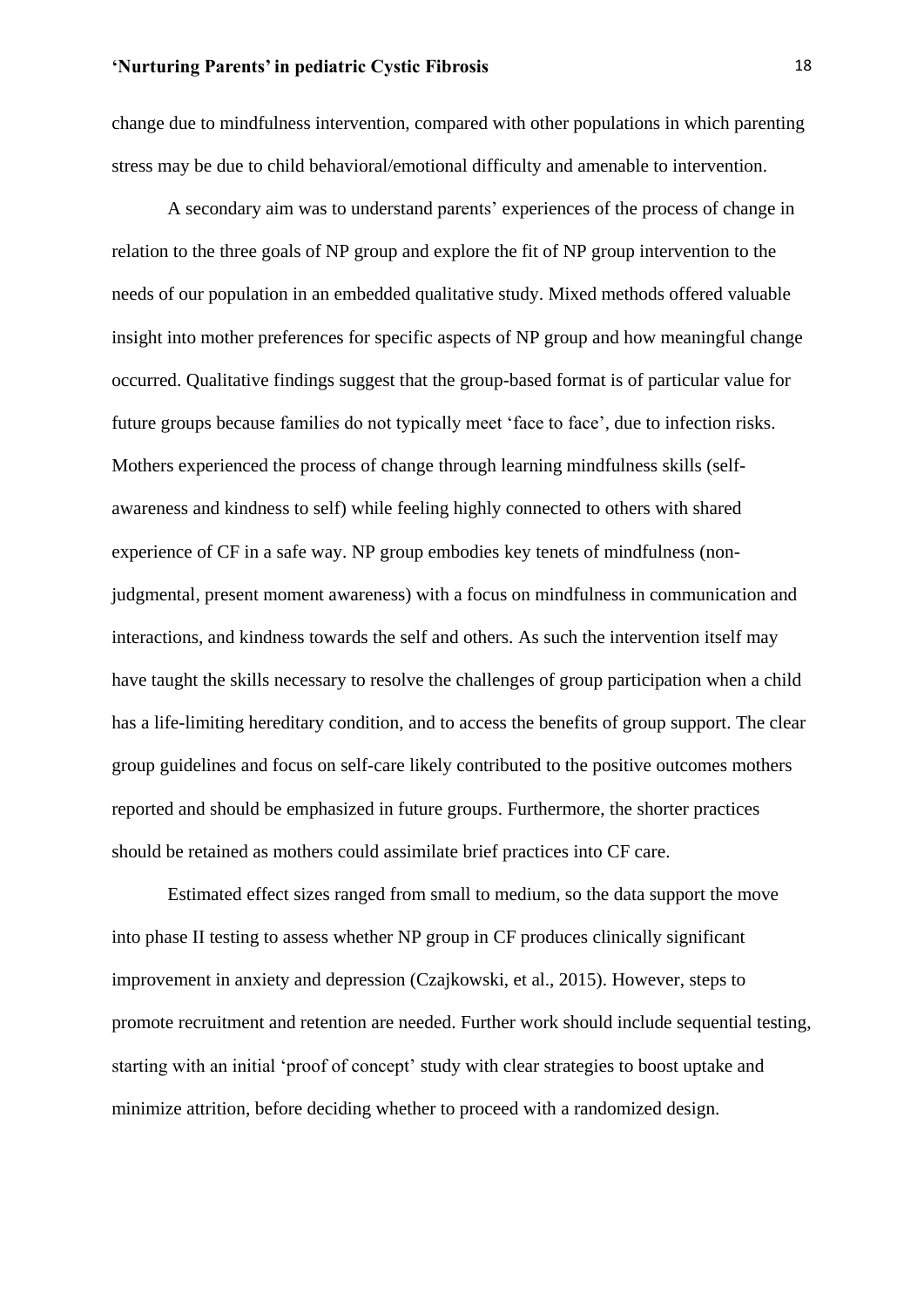Our data highlight options to overcome potential barriers to engagement and further explore feasibility. For instance, it is unfortunate that we could only offer a single time during the working day for our NP group, as this clearly restricted recruitment potential because parents in full-time employment could not easily participate. Future groups should offer a choice of times and dates, including evenings and weekends, and consider the provision of childcare. This could increase accessibility and accommodate the needs of parents who work full time, particularly fathers and younger mothers who were not represented in this sample.

Offering a choice of face-to-face or online format might also improve uptake and the option of 'virtual' attendance or catch up for face-to-face sessions missed could ensure parents receive the full intervention dose. On average mothers who completed the group missed no more than two sessions and the familiar pediatric setting facilitated attendance as mothers could attend when their child was an in-patient. Online groups are particularly relevant and topical for parents of children who are clinically vulnerable to respiratory infection risks from CF-organisms and, more recently, COVID-19. NP group could easily be adapted for online delivery, with break-out opportunities for small group work, and would normalize the concept of online well-being groups for parents of children who cannot meet. However, the 'in person' group created a valuable sense of connection that may prove harder to achieve online. Weekly attendance was an additional commitment for parents already burdened with CF treatment regimens. Our group started in late October and seasonal patterns in CF symptoms and the Holiday Season may have affected recruitment, adherence to weekly sessions and home practice, and perceived levels of stress.

Our findings highlight the importance of an orientation to mindfulness session and screening for group suitability. Mindfulness requires noticing internal experiences, which may be too unsettling in some cases, such as following a significant life event or chronic pain. During screening facilitators should fully assess individual motivation for attendance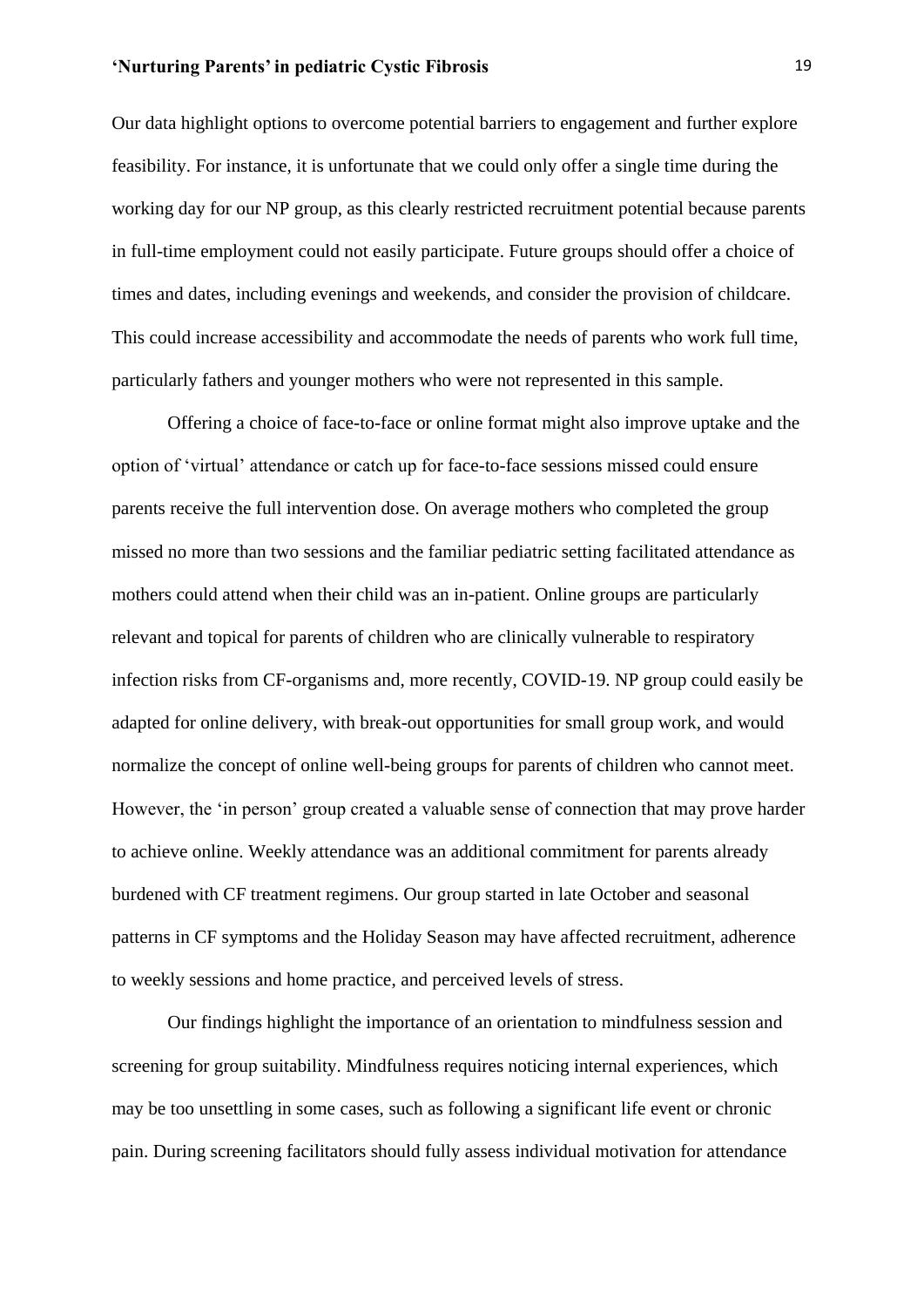and perceived response to meeting other parents with a child with CF. At orientation, future groups could acknowledge the potential burden of participating in a group and, in addition to group guidelines, provide targeted techniques to help parents cope.

Mothers reported benefits of weekly in-group practice even without home practice. An emphasis on ownership and choice in selecting intervention aspects to suit one's preferences might further increase uptake and retention. This may be especially important for parents with anxiety, depression, and greater treatment burdens and can be partly guided by the specific needs of each cohort. Facilitators could further emphasize the invitational nature of home practice and encourage parents to set their own weekly home practice goals. A larger choice of brief practices accessed via an app may also increase uptake. The need for longerterm support to maintain skills was also raised and has been implemented at our center in both face-to-face and online format, with good uptake.

Limitations include the single center design with only nine mothers completing the group, which may limit generalizability. Unfortunately mothers who did not complete could not be interviewed and provided only brief information about reasons for stopping. Naturally, the lack of a control group and limited follow up mean interpretations must be made with caution; nevertheless this study meets the conditions of a phase Ib design (Czajkowski, et al., 2015) and the sample size is comparable with other published mixed-methods feasibility research (Zhang et al., 2017). Future work should also aim to increase sample diversity. Nonetheless, we believe our findings offer sufficient promise to proceed with further testing of NP group on parental mental health in CF, across multiple sites and with different trainers, and can inform hypotheses for future research. At a clinical level, group interventions in the pediatric setting may be less stigmatizing than a referral to an external adult mental health service, so parents may seek earlier help. Attention to mothers' preferences may also assist with retention. Findings suggest a future pilot trial of efficacy in CF may be feasible.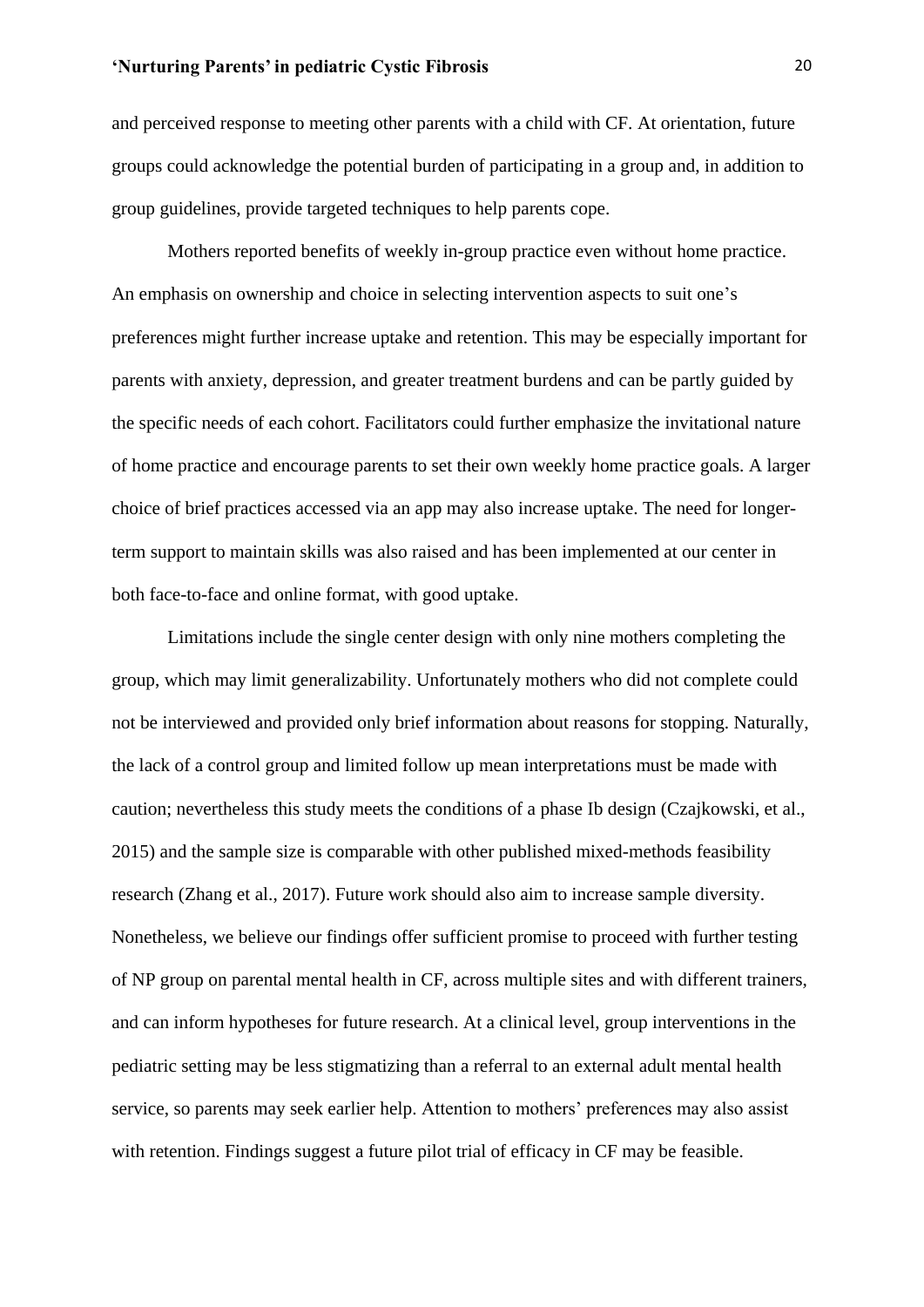#### **References**

Anclair, M., Lappalainen, R., Muotka, J., & Hiltunen, A. (2018). Cognitive behaviour therapy and mindfulness for stress and burnout: a waiting list controlled pilot study comparing treatments for parents of children with chronic conditions. *Scandinavian Journal of Caring Sciences*, *32*, 389-396.

Baer, R., Smith, G., Hopkins, J., Krietemeyer, J., & Toney, L. (2006). Using selfreport assessment methods to explore facets of mindfulness. *Assessment, 13*, 27-45.

Barker, D. H., & Quittner, A. L. (2016). Parental depression and pancreatic enzymes adherence in children with cystic fibrosis. *Pediatrics,* 137, e20152296.

Berry, J., & Jones, W. (1995). The parental Stress Scale: Initial Psychometric Evidence. *Journal of Social and Personal Relationships, 12*, 463-472.

Block-Lerner, J., Adair, C., Plumb, J., Rhatigan, D., Orsillo, S. (2007). The case for mindfulness-based approaches in the cultivation of empathy: Does non-judgemental, presentmoment awareness increase capacity for perspective taking and empathic concern. *Journal of Marital and Family Therapy, 33*, 501-516.

Bluth, K., Wahler, G. (2011). Parenting pre-schoolers: Can mindfulness help? *Mindfulness, 2 (4),* 282-285.

Braun, V., & Clarke, V. (2006). Using thematic analysis in psychology. *Qualitative Research in Psychology, 3*, 77-101.

Burgdorf, V., Szabó, M,. Abbot, M.J. (2019). The effect of mindfulness interventions for parents on parenting stress and youth psychological outcomes: A systematic review and meta-analysis. *Frontiers in Psychology*, 10, 1336

Coatsworth, J.D., Duncan, L., Greenberg, M., Nix, R. (2010). Changing parents' mindfulness, child management skills and relationship quality with their youth: Results from a randomized pilot intervention trial. *Journal of Child and Family Studies, 19*, 203-217.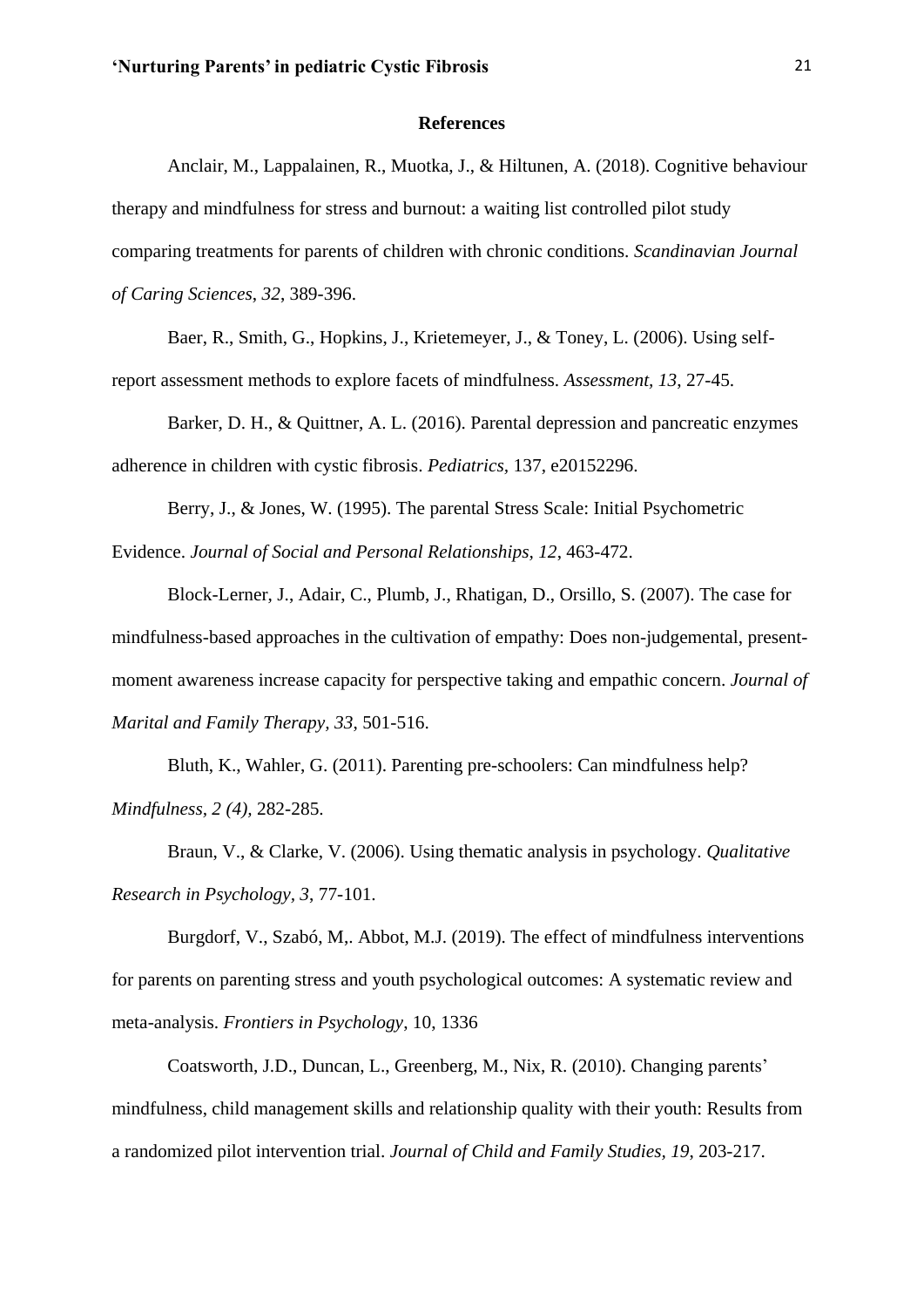Cohen, J. (1988). *Statistical Power Analysis for the Behavioural Sciences*. New York, NY: Routledge Academic.

Cousino, M., & Hazen, R. (2013). Parenting stress among caregivers of children with chronic illness: A systematic Review. *Journal of Pediatric Psychology, 38,* 809 -828.

Creswell, J.W., Plano Clark, V.L., Gutmann, M., & Hanson,. (2003). Advanced

mixed methods research designs. In A. Tashakkoru & C.Teddlie (Eds.), *Handbook of mixed* 

*methods in social behavioural research* (pp. 209-240). Thousand Oaks, CA: Sage.

Cystic Fibrosis Trust [www.cysticfibrosis.org.uk](http://www.cysticfibrosis.org.uk/) retrieved  $17<sup>th</sup>$  June 2019.

Czajkowski, S.M., Powell, L.H., Adler, N., Naar-King, S., Reynolds, K.D., Hunter,

C.M., Laraia, B., Olster,, D.H., Perna, F.M., Peterson, J.C., Epel, E., Boyington, J.E.,

Charlson, M,E. (2015). From Ideas to Efficacy. The ORBIT Model of Developing Behavioral

Treatments for Chronic Diseases. *Health Psychology,* 34 (10), 971-982.

de Visser, R., Graber, R., Hart, A., Abraham, C., Scanlon, T., Watten, P., Memon, A. (2015). Using qualitative methods within a mixed-methods approach to developing and evaluating interventions to address harmful alcohol use among young people. *Health Psychology*, *34*, 349-360.

Driscoll, K., Montag-Leifling, K., Acton, J., & Modi, A. (2009). Relations between depressive and anxious symptoms and quality of life in caregivers of children with cystic fibrosis. *Pediatric Pulmonology*, *44*, 784-792.

Duncan, L*.* (2007). Assessment of mindful parenting among parents of early adolescents: Development and validation of the Interpersonal Mindfulness in Parenting scale*. Doctoral dissertation.* Pennsylvania State University.

*[https://etda.libraries.psu.edu/files/final\\_submissions/3737](https://etda.libraries.psu.edu/files/final_submissions/3737)*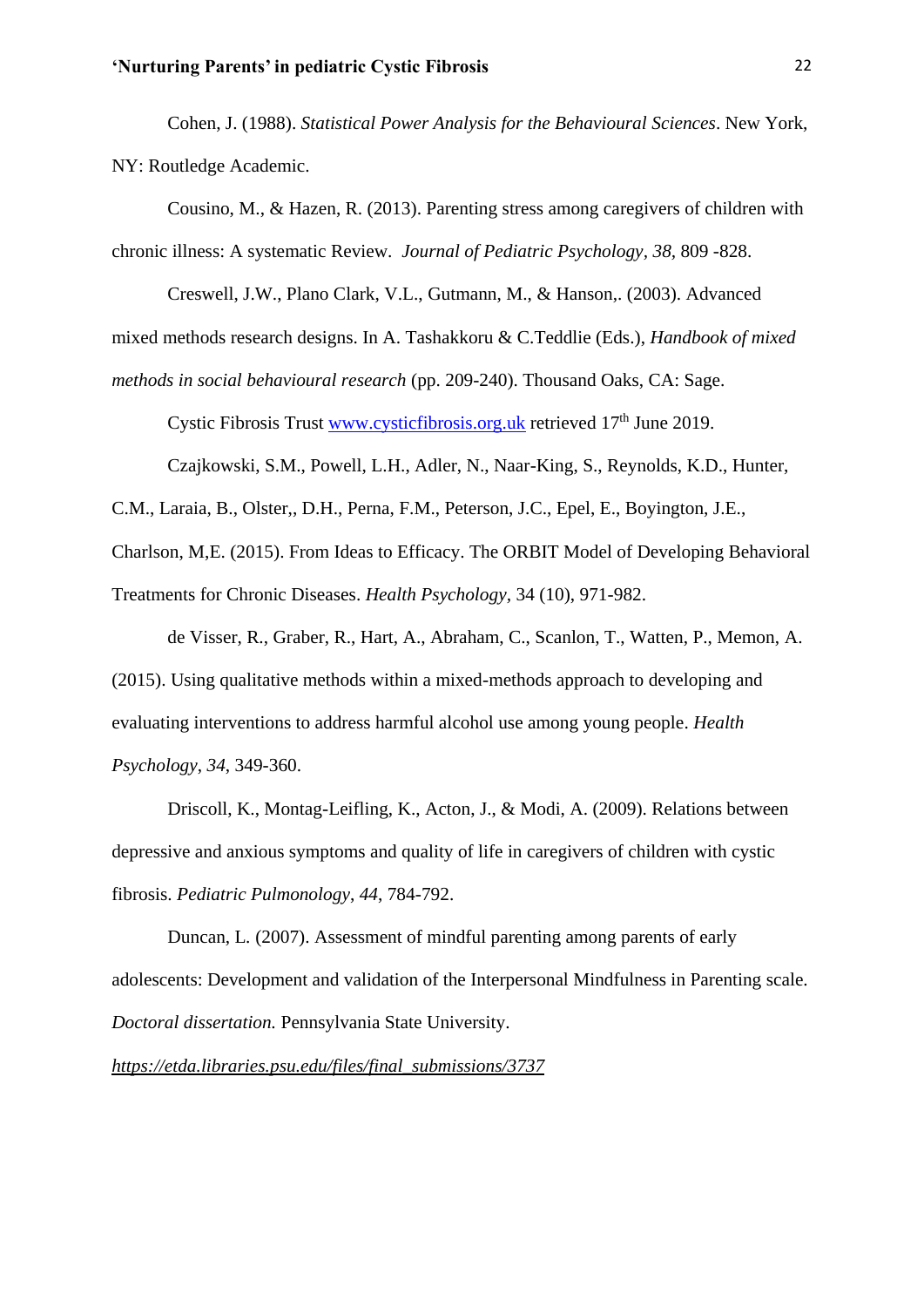Eames, C., Crane, R., Gold, E., & Pratt, S. (2015). Mindfulness-based wellbeing for socio economically disadvantaged parents: a pre post pilot study. *Journal of Children's Services, 10,*17-28.

Fiese, B., Bickman, N. (1998). Qualitative Inquiry: An overview for Pediatric Psychology. *Journal of Pediatric Psychology*, *23*, 79-86.

 van Gampelaere, C.V., Luyckx, K., Van Ryckeghem, D.M.L., van der Straaten, S., Laridaen, J., Goethals, E.R., et al. (2019). Mindfulness, worries, and parenting in Parents of children with Type 1 Diabetes, *Journal of Pediatric Psychology*, *1*, 44, 499-508.

Jacobson, N., & Truax, P. (1991). Clinical significance: a statistical approach to defining meaningful change in psychotherapy research. *Journal of Consulting and Clinical Psychology, 59*, 12-19.

Jones, L., Gold, E., Totsika, V., Hastings, R., Jones, M., Griffiths, A., & Silverton, S. (2018). A mindfulness parent well-being course: Evaluation of outcomes for parents with autism and related disabilities recruited through special schools. *European Journal of Special Needs Education, 33*, 16-30.

Kabat-Zinn, J. (1994). *Wherever you go there you are: Mindfulness meditation in everyday life.* New York, NY: Hyperion.

Khoury, B., Sharma, M., Rush, S.E, & Fournier, C (2015). Mindfulness-based stress reduction for healthy individuals. A meta-analysis. *Psychosomatic Research 78*, 519-28. Kroenke, K., Spitzer, R., Williams, J.B., & Lowe, B. (2010). The patient health questionnaire, somatic, anxiety, and depressive symptom subscales: A systematic review. *General Hospital Psychiatry, 32*, 345-359.

Lowe, B., Unutzer, J., Callahan, C., Perkins, A., & Kroenke, K. (2004). Monitoring depression treatment outcomes with the Patient Health Questionnaire-9. *Medical Care, 42,* 1194-1201.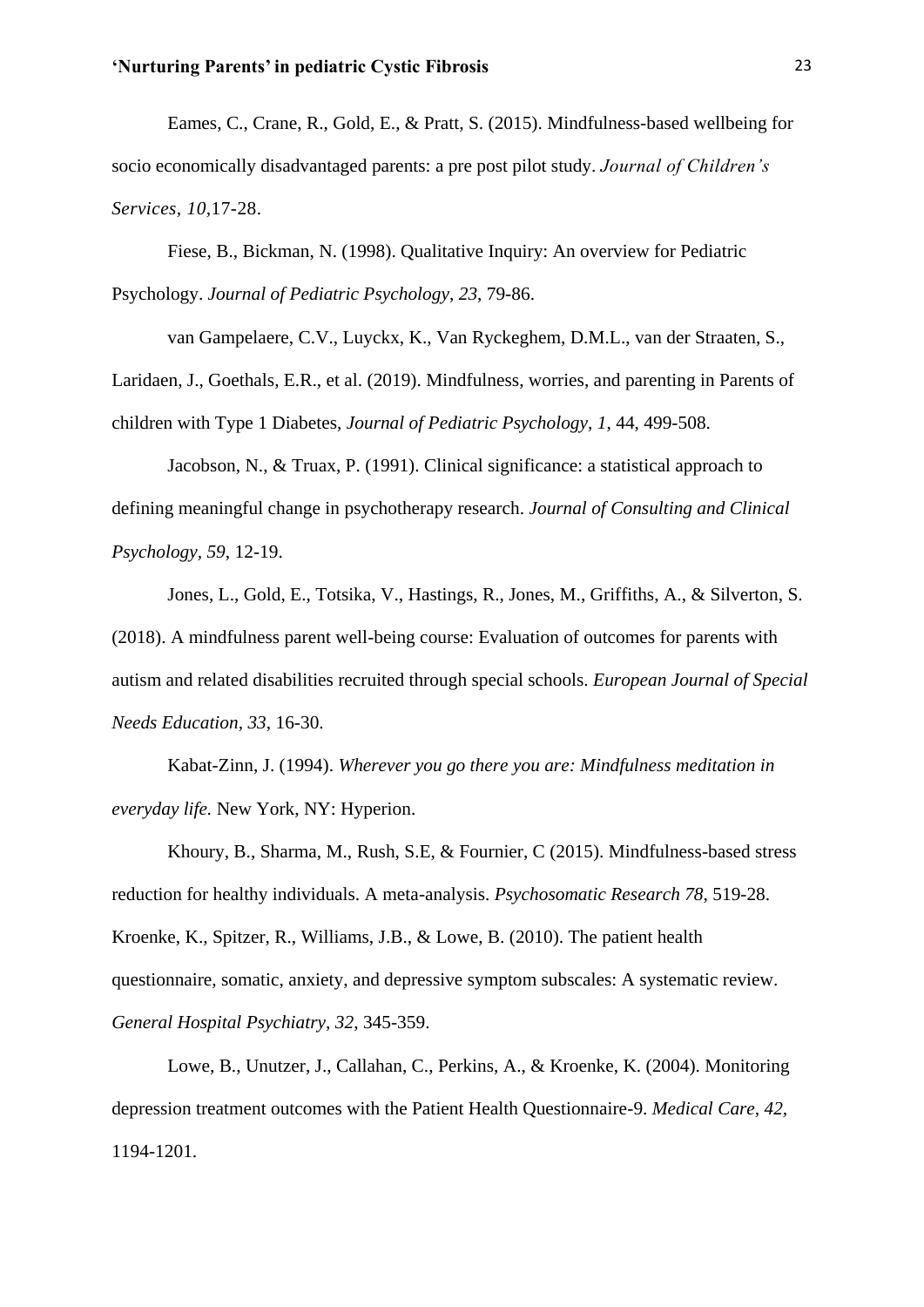Modi, A.C., Lim, C.S., Yu, N., Geller, D., Wagner, M.H., Quittner, A.L. (2006). A multi-method assessment of treatment adherence for children with cystic fibrosis. *Journal of Cystic Fibrosis,* 5, 3, 177-185.

Morley, S., & Dowzer, C.N. (2014). Manual for the Leeds reliable change indicator: Simple Excel(tm) applications for the analysis of individual and patient group data. University of Leeds, Leeds, UK.

Quittner, A., Goldbeck, L., Abbott, J., Duff, A., Lambrecht, P., Sole, A., Tibosch, M., Brucefors, A., Yuksel, H., Catastini, P., Blackwell, L., & Barker, B. (2014) Prevalence of anxiety and depression in patients with cystic fibrosis and parent caregivers: results of The International Depression Epidemiological Study across nine countries. *Thorax, 69,* 1090- 1097.

Quittner, A., Espelage, D., Opipari, L., Carter, B., Eid, N., & Eigen, H. (1998). Role strain in couples with and without a child with a chronic illness: associations with marital satisfaction, intimacy, and daily mood. *Health Psychology, 17*, 112.

Racey, D.N., Fox, J., Berry, V.L., Blockley, K.V., Longridge, R.A., Simmons, J.L., et al. (2018). Mindfulness-Based Cognitive Therapy for Young People and Their Carers: a Mixed-Method Feasibility Study. *Mindfulness*, *9*, 1063-1075.

Saunders, B., Sim, J., Kingstone, T., Baker, S., Waterfield, J., Bartlam, B., Burroughs, H., & Jinks, C. (2018). Saturation in qualitative research: exploring its conceptualization and operationalization. *Quality & Quantity, 52*, 1893-1907.

Shapiro, C., Prinz, R, & Sanders, M. (2011). Facilitators and barriers to implementation of an evidence-based parenting intervention to prevent child maltreatment: The Triple P-Positive Parenting program. *Child Maltreatment, 17* (1), 86-95.

Spitzer, R., Kroenke, K., Williams, J., Lowe, B (2006). A brief measure for assessing generalised anxiety disorder: the GAD-7. *Archives of Internal Medicine, 166*, 1092-1097.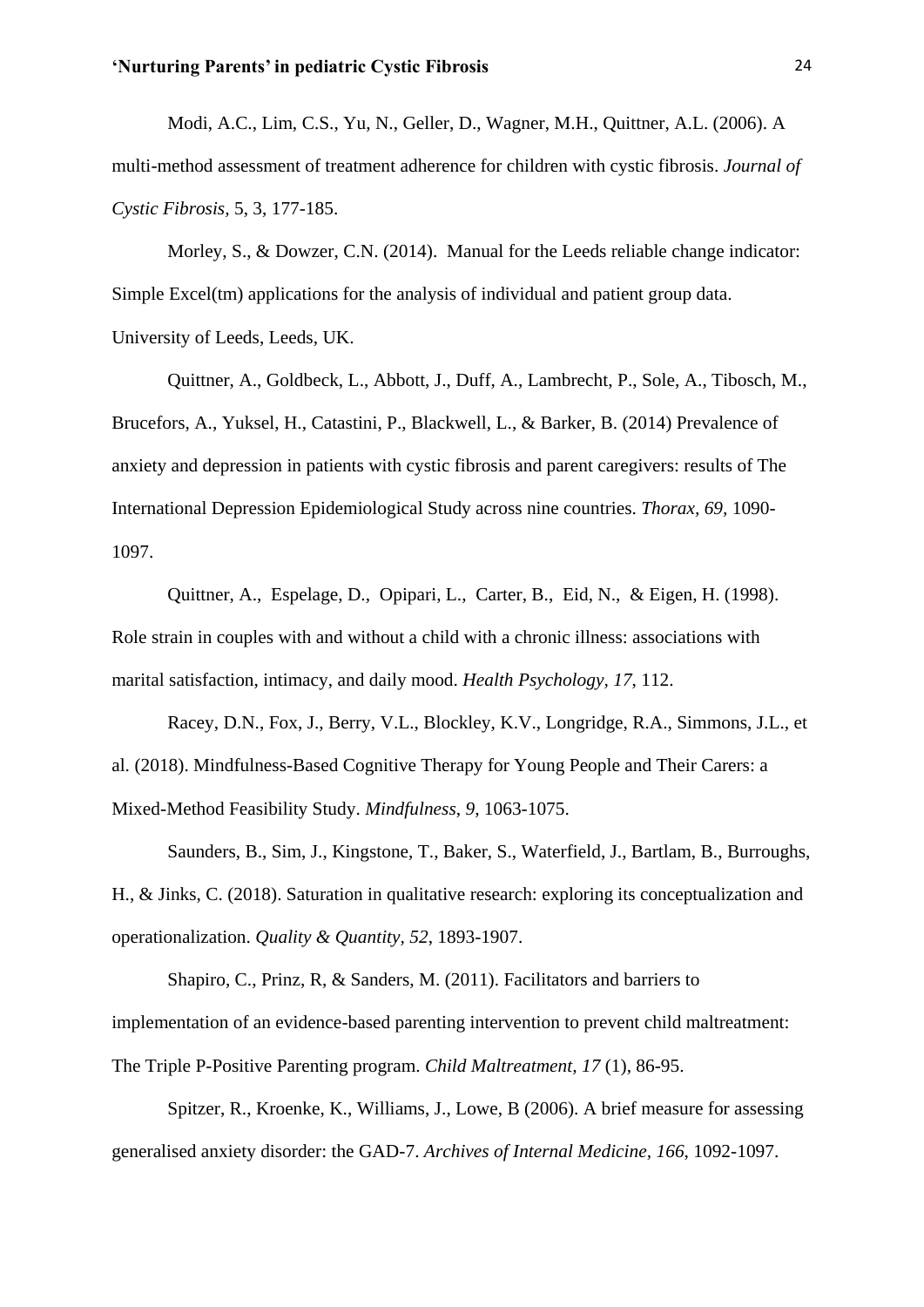Staunton, H., Willgoss, T., Nelsen, L., Burbridge, C., Sully, K., Rofail, D., &

Arbuckle, R. (2019). An overview of using qualitative techniques to explore and define estimates of clinically important change on clinical outcome assessments. *Journal of Patient Reported Outcomes, 3,* 16.

Sundquist, J., Palmér, K., Johansson, L.M., & Sundquist, K. (2017). The effect of mindfulness group therapy on a broad range of psychiatric symptoms: A randomised controlled trial in primary health care. *European Psychiatry*, *43*, 19-27.

Willig, C. (1999). Beyond appearances: A critical realist approach to social constructionism. In D. Nightingale & J Cromby (Eds.), *Social constructionist psychology: A critical analysis of theory and practice* (pp.37-51). Berkshire, England: Open University Press.

Zhang, D., Chan, S.K.C., Lo, H.H.M., Chan, C.Y.H., Chan, J.C.Y., Ting, K.T., Gao, T.T., Lai, K.Y.C., Bogels, S.M., Wong, S.Y.S. (2017). Mindfulness-Based Intervention for Chinese Children with ADHD and Their Parents: a Pilot Mixed-Method Study. *Mindfulness, 8*, 859-872.